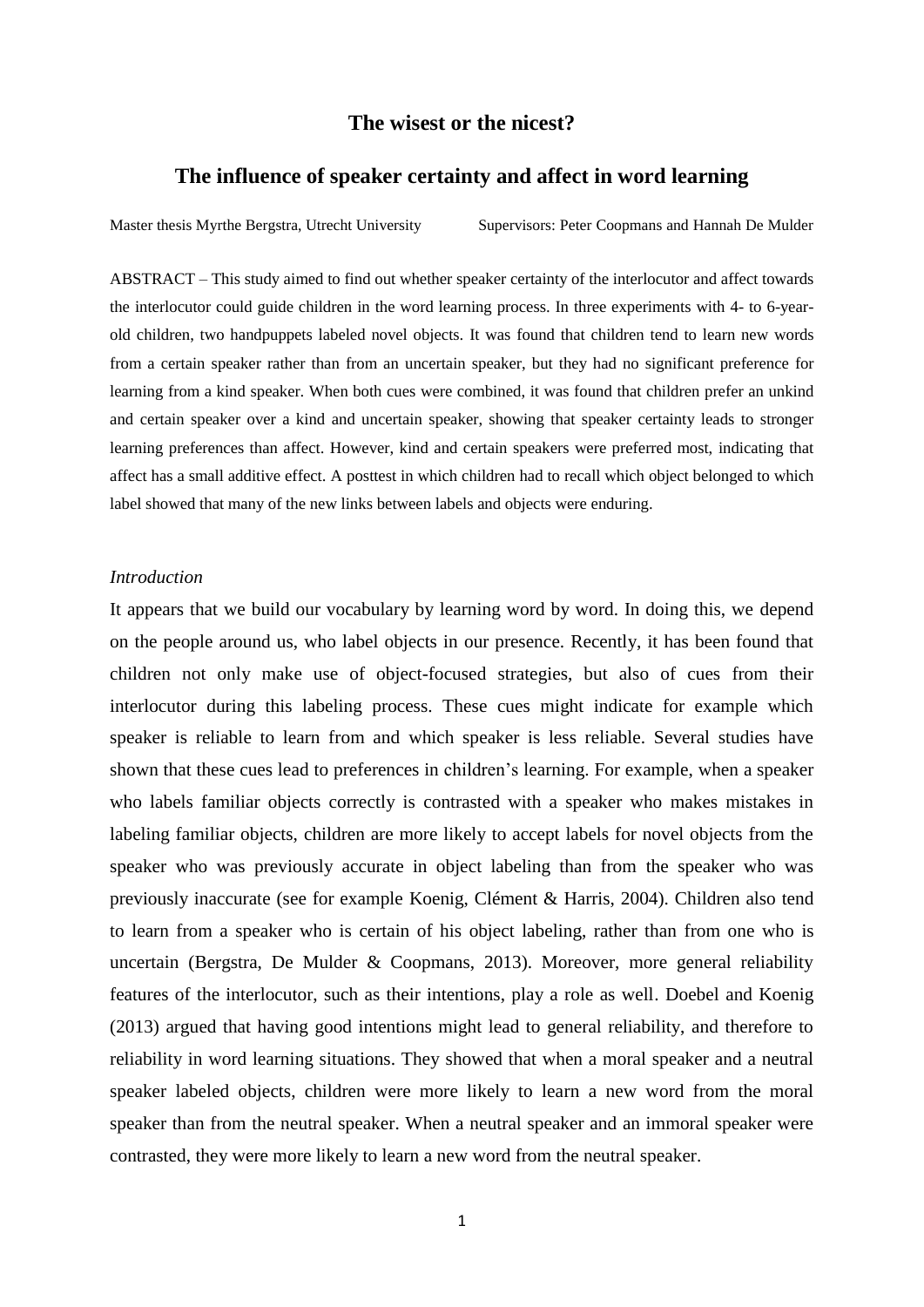#### *Selective (word) learning strategies*

Recent research has shown that not only traditionally investigated object-focused strategies, such as assumptions on possible referents of words (cf. Markman, 1994), may guide the child in word learning, but that the interlocutor - the person who is uttering the word - may also provide cues. The child's focus on the interlocutor is already apparent at a very young age, as is shown in joint attention studies. For example, Moore et al. (1999) showed that 24-monthold children were guided by gaze direction rather than salience in determining the referent of a novel label. When two objects were present, the children chose the object that the adult was looking at as the referent of the novel label, even though another object was more salient (i.e. it was lit up). Interlocutors may thus be important in guiding the child, but certain features of an interlocutor can also cause a child not to learn from that individual at all. Recent research shows that children do not simply adopt everything from everyone; they are rather selective in their learning (Koenig & Sabbagh, 2013). Children both consider the information that speakers provide them with as well as the general nature of the speaker (Koenig & Sabbagh, 2013). These cues might lead to a preference for learning from one particular speaker over learning from another speaker. This phenomenon will henceforth be referred to as *selective learning*.

A typical paradigm used in selective learning studies in general presents children with two informants. In most cases, the children first witness something that gives information about these informants. For example, the experimenter gives information by telling the child that one informant is a liar. Or the informants could display certain behavior that illustrates their difference in reliability, such as answering questions, in which one informant provides correct answers and the other informant provides incorrect answers. The children's preference for a certain informant is measured for example by tracking whose advice the children follow, who they think is more helpful, or from whom they learn something (Mills, 2013). In word learning studies, this general paradigm is often administered, and trials typically consist of two informants labeling novel objects. For example, two informants name two different objects using the same label (see for example Birch, Vauthier & Bloom, 2008); informant 1 calls object X a "ferber", and informant 2 calls object Y a "ferber". The child is then asked which object is the "ferber". Whether children choose object X or Y shows which informant they found reliable. In most studies, the difference between the informants becomes clear when introducing the informants, but in some studies, the difference between the speakers becomes clear in the trials themselves; for example when they use different formulations in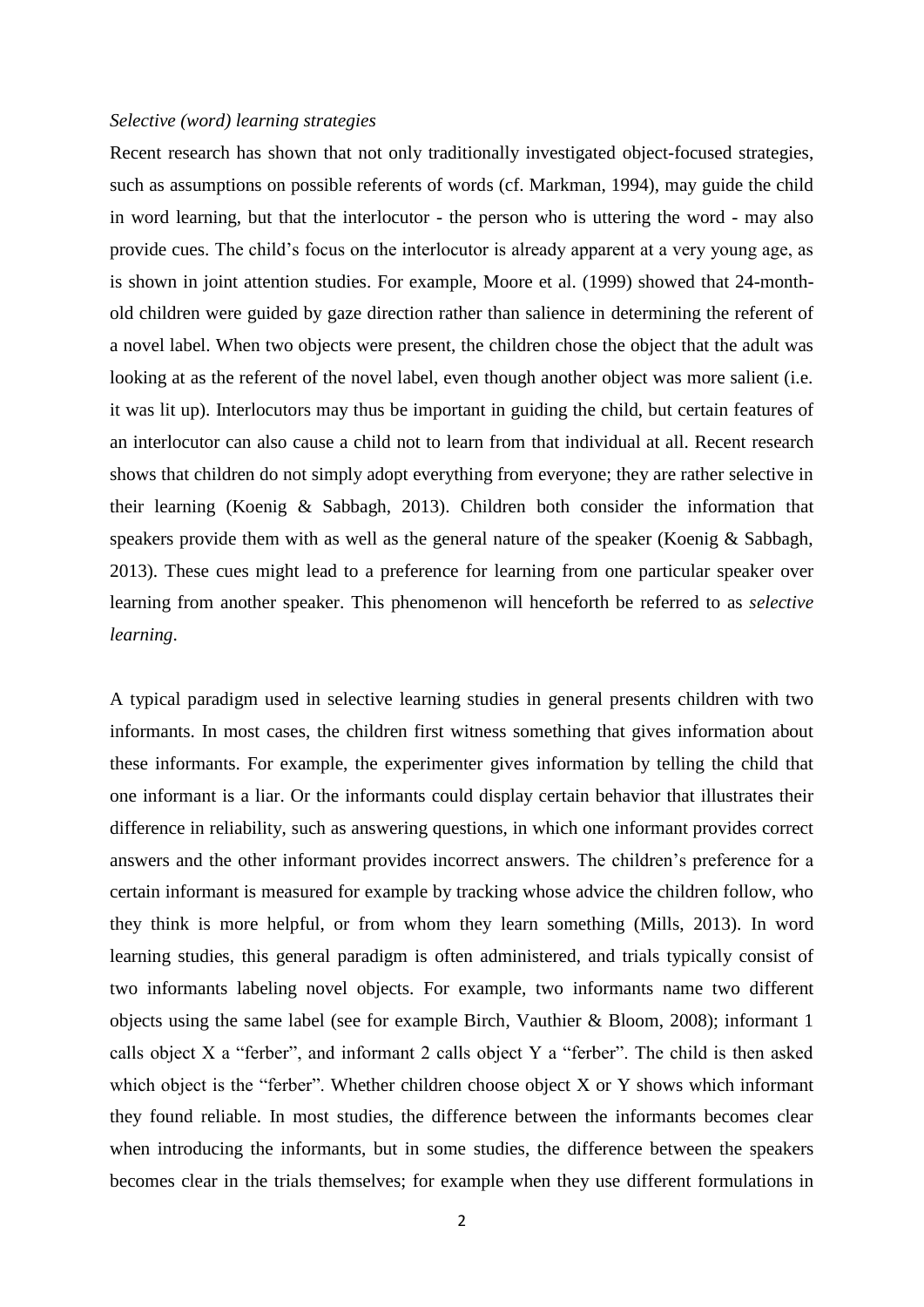their labeling. Two cues that have been investigated in these kinds of setting and have been shown to lead to selective learning are knowledgeability and prior accuracy of speakers.

## *Knowledgeable and accurate speakers*

One of the first to investigate selective learning were Sabbagh and Baldwin (2001). Although their design is slightly different than those of others, because they used only one informant, the study provided interesting results by showing that children are more willing to accept label-object pairing from a speaker when he is knowledgeable than when he is ignorant. To test this, 3- and 4-year old children were presented with a single speaker, who was knowledgeable in one condition and ignorant in another condition. In both conditions, the experimenter first explained to the child that the playroom was shared with a friend named Birdie, and that Birdie sometimes asked the experimenter to hand her a toy. Birdie then asked the experimenter to hand her a toy, for example, her "blicket". In the knowledgeable condition, the experimenter said: "You know, I'd like to help my friend Birdie, and I know just which one is her blicket. It's this one.", and then touched the target toy. In the ignorant condition, however, the speaker said: "You know, I'd like to help my friend Birdie, but I don't know what a blicket is. Hmmm. Maybe, it's this one.", and he then touched the target toy (Sabbagh & Baldwin 2001: 1057). Afterwards, children had to name pictures, among which the target toy was present. Children were more likely to call the target toy a "blicket" in the knowledgeable condition than in the ignorant condition. Children were also asked to get the "blicket" from a collection of six toys and put it in a box. They were more likely to get the right toy in the knowledgeable condition than in the ignorant condition. In short, children were more likely to accept the label-object pairing when the speaker was knowledgeable than when the speaker was ignorant.

Koenig, Clément and Harris (2004) investigated whether prior accuracy of an informant could lead to selective learning by children. They presented 3- and 4-year-olds with a video of two informants who labeled objects. In the familiarization phase, the informants labeled familiar items. One of them was accurate in his labeling (e.g. saying "That's a ball." when a ball was presented) and one of them was inaccurate (e.g. saying "That's a shoe." when a ball was presented). After this, the children were explicitly asked to identify either the person who was accurate or the person who was inaccurate. In the test trials, the informants labeled unfamiliar objects with novel (pseudo word) labels. For example, informant 1 called an object a "modi", while informant 2 called the same object a "toma". The children were then asked what the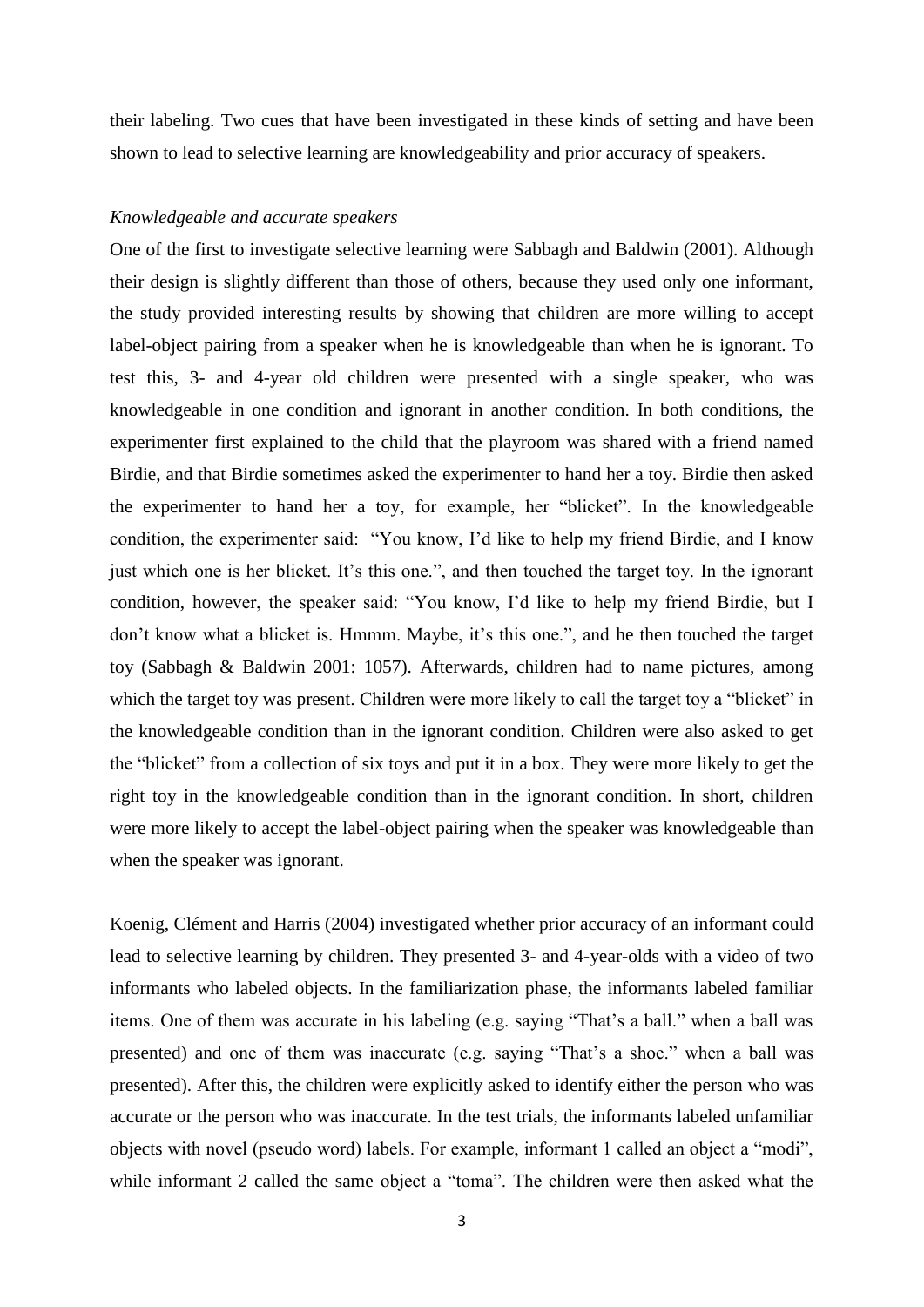object was called, "modi" or "toma". Afterwards, they were again asked to identify the accurate or inaccurate informant. Koenig et al. (2004) found a relation between the children's performance on the test items and the identification of accuracy: the children who correctly identified the accurate or inaccurate speaker performed above chance level at the test trials (i.e., they used the label of the accurate informant more than at chance level), while the children who failed to identify the accurate or inaccurate speaker scored at chance level at the test trials. This shows that children preferred to learn new words from a speaker who was previously accurate at object labeling over learning new words from a speaker who was previously inaccurate at object labeling. Birch et al. (2008) replicated these results by means of a similar paradigm, in which two informants first labeled familiar objects in a familiarization phase and then novel objects in the testing phase. However, they did not ask the children to explicitly identify the accurate or inaccurate speaker. Their findings show that children were more likely to accept the label-object linking from the accurate speaker than from the inaccurate speaker. Since the children were not asked about the speaker's accuracy, Birch et al. (2008) point out that children *spontaneously* keep track of an informant's history in accuracy.

Although these experiments show that knowledgeability and accuracy lead to selective trust (i.e., the children accept a label-object pairing rather from one speaker than from another), we cannot conclude on the basis of these experiments that the children indeed *learn* the new words. It is possible that the children just decide to "stick with the accurate person", without storing the new word in their lexicon (Birch et al., 2008). In order to clarify this issue, the experiment of Birch et al. (2008) had a second condition: the contrast condition. In this condition, the children were not asked for the "ferber", the label that had been used, but for the "modi". On the basis of the mutual exclusivity constraint (cf. Markman, 1994), the children could infer that "modi" was the real name for the object that the inaccurate person had called a "ferber". It turned out that in this condition, the children picked the object of the accurate speaker - so the real "ferber" - significantly below chance, in other words, they had learned the label-object mapping of the accurate speaker and inferred that the other label must be connected to the other object. This shows that the children did not simply "stick with the accurate person" in their answers, but really displayed selective learning behavior. The concern that children might not really learn the new words (Birch et al., 2008) will also be addressed in the present study by investigating whether the label–object link is an enduring link.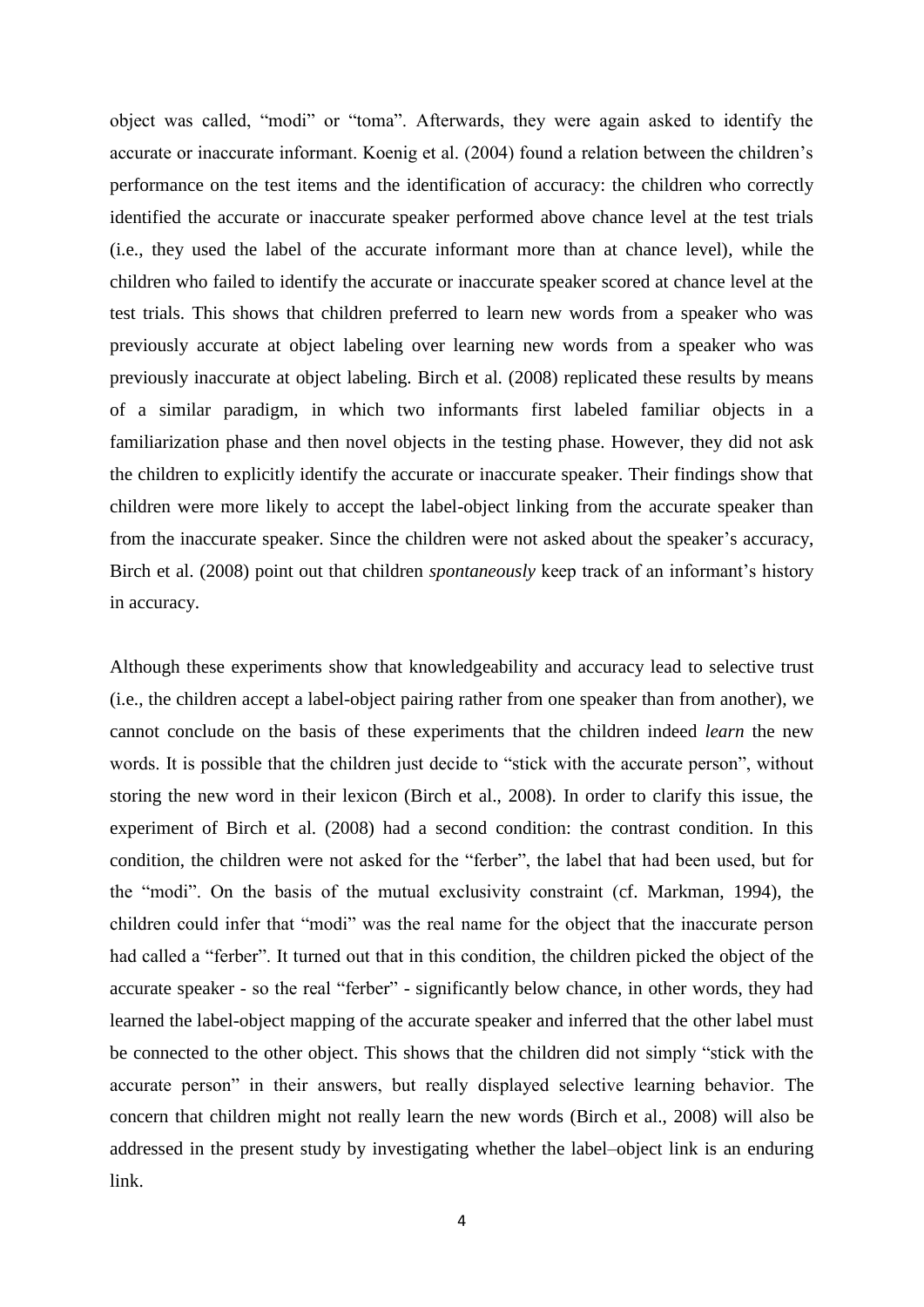The above mentioned experiments showed the effect of interlocutor cues like prior accuracy on word learning. However, Doebel & Koenig (2013) proposed that more general reliability features could also influence the child in deciding from who to learn. Interlocutor cues in word learning then do not have to be limited to cues directly linked to word labeling and could be as general as kindness of a speaker; whether the child will be more likely to learn from a speaker that is kind (and the child therefore likes this speaker better than another speaker) which will be investigated in the present study. It has already been shown that within the domain of language, reliability is considered by the children on a general level: prior accuracy of a speaker in one domain of language can be generalized to the word learning domain. This was shown by Sobel & Macris (2013), who investigated whether prior accuracy in the syntactic domain caused selective learning behavior in word learning by 4-year-olds, i.e., whether prior accuracy in another domain of language was generalized to word learning. They presented children with two speakers. One of them spoke correctly, the other one gave accurate lexical information but erred on syntax and violated subject-verb agreement (e.g. by saying "That are a ball" (Sobel & Macris, 2013: 524)). The question was whether children would infer from this unreliability in the domain of syntax that the speaker would be unreliable in other domains of language as well, and would therefore not be trusted enough to learn from him. In the training phase of the experiment, two speakers labeled familiar objects. One of them used incorrect syntax. In the test phase, both speakers labeled a novel object by means of one single novel word (no syntax was used). The child was asked what she thought the object was called. Sobel & Macris (2013) found that the older half of the 4-year-olds (but not the younger children) displayed selective learning behavior; they significantly more often chose the word label of the speaker who used accurate syntax. Prior accuracy in another domain of language (namely syntax) was thus indeed generalized to the domain of word learning.

### *General reliability features*

Recent research follows the prediction of Doebel & Koenig (2013) that general reliability features can lead to learning preferences: children also display selective learning on the basis of general speaker features which seem not only not to be related specifically to word learning, but also seem not to be related specifically to language. One of these features is age. When presented with two speakers, an adult and a child who provide accurate, but different labels (e.g. calling a specific type of shoe either *shoe* or *sneaker*), 3- and 4-year-old children chose the label of the adult significantly above chance (Jaswal & Neely, 2006). Although at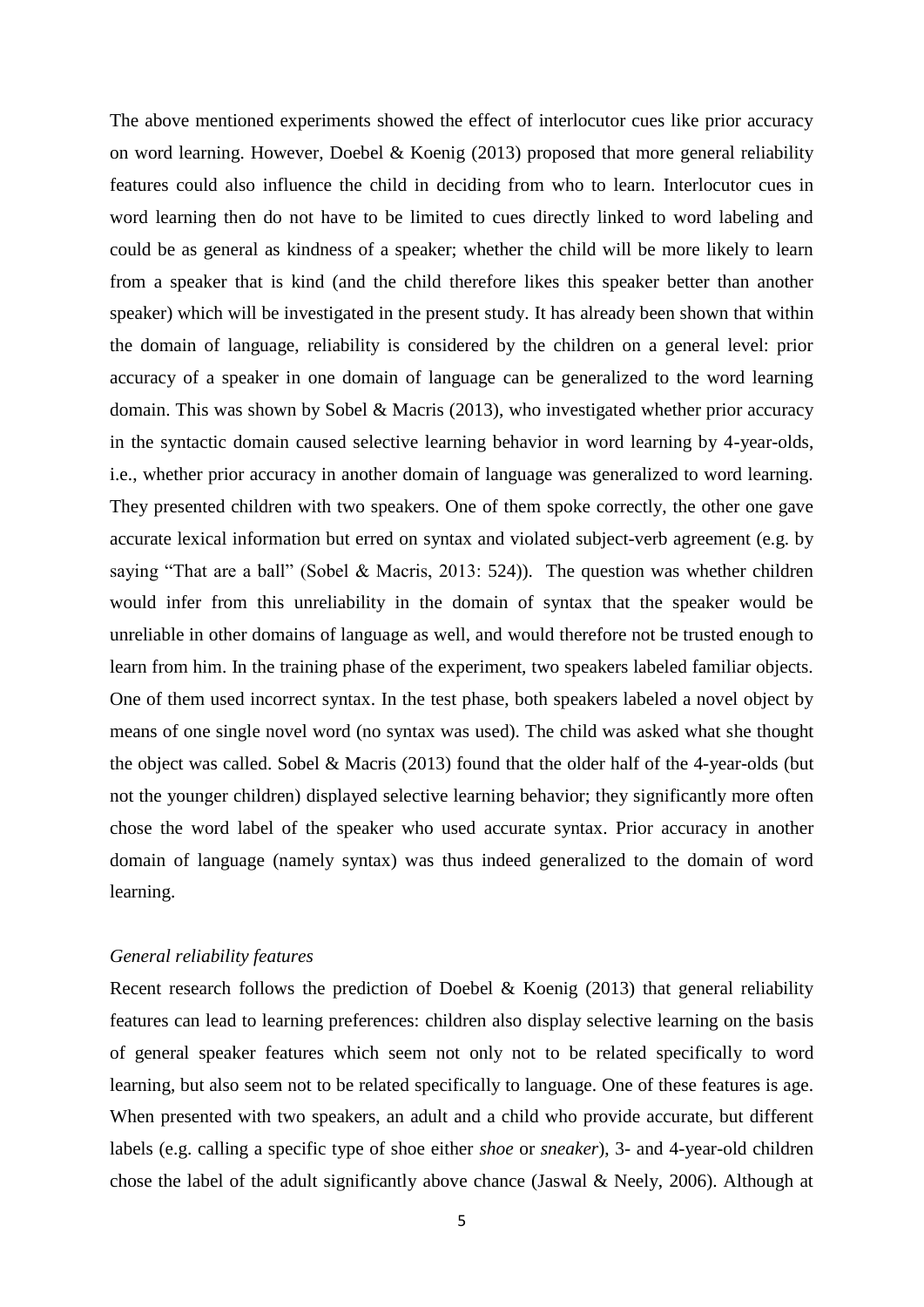first there might not seem to be a reason why adults should be more reliable at word labeling than children, one could imagine that children are in general more willing to accept information from adults than from other children. This preference for adults is not completely persistent, however, as is shown when children are presented with an inaccurate adult speaker and an accurate child speaker. In this scenario, children chose the novel label of the child speaker significantly more often, indicating that prior accuracy of a speaker is a more salient feature in the word learning process than a speaker's age (Jaswal & Neely, 2006).

Not only age, but also native accent is a feature that might make speakers more reliable to children and therefore guides them in their word learning process. Corriveau, Kinzler and Harris (2013) presented 3-, 4- and 5-year-old children with two speakers. In the familiarization phase of their experiment, the children heard the speakers speak English, one of them with a native accent and the other one with a foreign (Spanish) accent. Next, the children were presented with a novel object and asked which speaker they wanted to ask what the object was called. Both speakers then named the object (each with a different novel label), and the child was asked what she thought the object was called. Children of all three age groups preferred the native accented speaker, both in the "who do you want to ask"-questions and in the "what is the object called"-question. This experiment thus shows that native accent leads to selective learning in word learning, confirming that the features of a speaker that guide children do not need to be directly linked to the domain of word learning, but can also be more general reliability features. However, similar to the preference for adults, the preference for native accent is not completely persistent: it can be overruled by the effect of accuracy (Corriveau et al., 2013). After the speakers had named the novel objects, they named some familiar objects. One speaker was completely accurate, the other one was completely inaccurate. Then, the speakers again named novel objects and the children were asked again who they wanted to ask what the objects were called and what the objects were called. It was found that when the native-accented speaker was also the accurate speaker, all three age groups performed above chance in following the labeling of the native speaker. However, when the native-accented speaker was the inaccurate speaker, the 3-year-olds performed at chance level. The 4- and 5-year-olds then chose the object label of the accurate, but foreignaccented speaker significantly more often. This shows that for 4- and 5-year-olds accuracy of a speaker is a more salient feature in the word learning process than native accent, but that 3 year-old children rely on native-accented speakers rather than accurate speakers.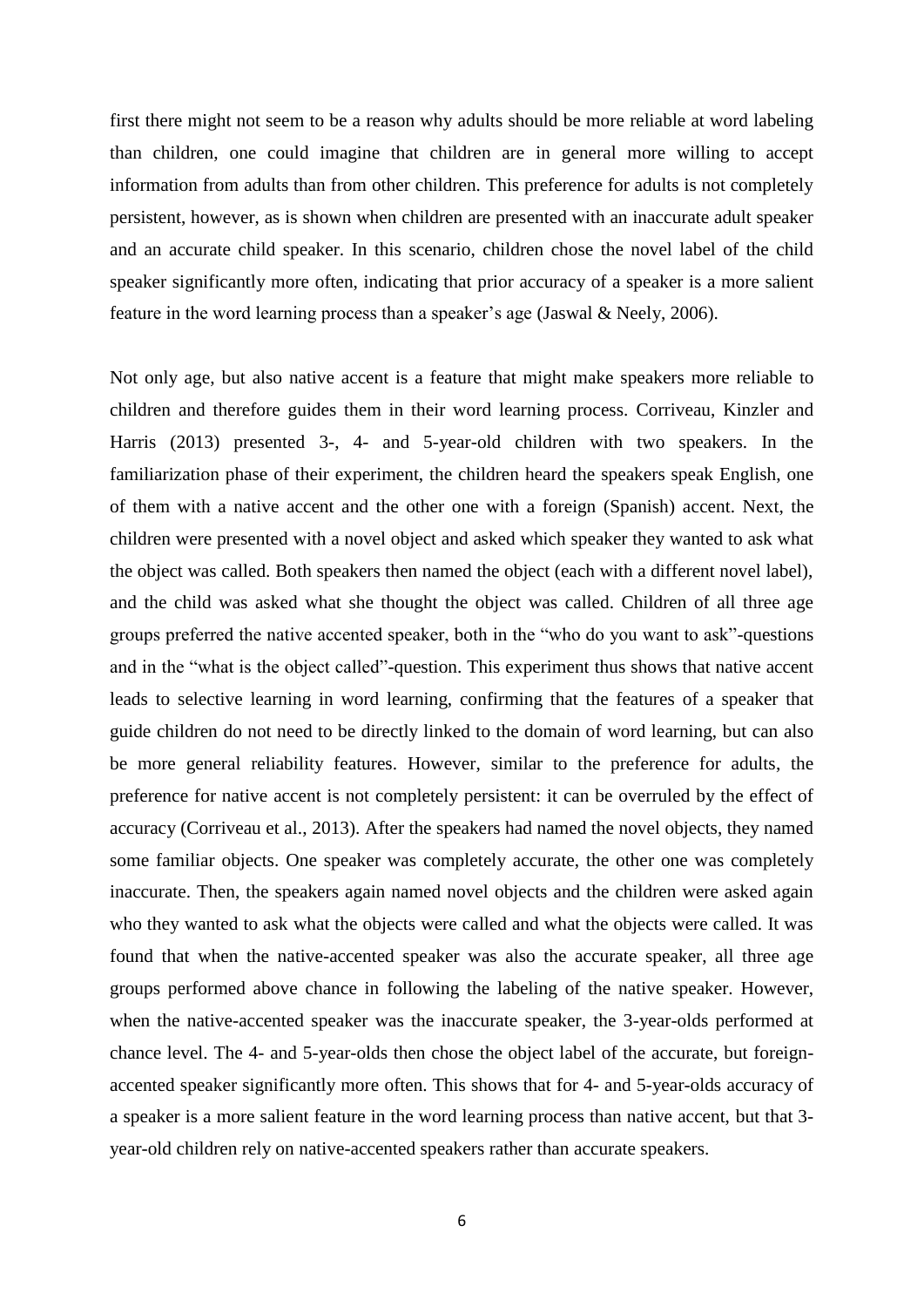There are thus several features that could make an interlocutor seem reliable to a child, which are not all related directly to word learning, but seem to be general indicators of whether a speaker is trustworthy to learn from. Another factor that is not related to word learning, but is related to the novel objects of which children learn the labels, is the informants' expertise about the objects. Sobel and Corriveau (2010) conducted an experiment in which novel objects could make a machine turn on a red light or a green light. In the training phase, two informants told the children what the objects would do. One informant was a "green expert", and predicted correctly which objects would make the light turn green, but said "I don't know" for the other objects. The other informant was a "red expert" and predicted correctly which objects would make the light turn red (and said "I don't know" for the other objects). In the test phase, objects were placed on the machine but the informants did not say anything about what would happen. The machine light then turned either red or green. Then the experimenter said that the object had a special name and both informants labeled the object (with different names). The child was then asked what she thought the object was called. Sobel and Corriveau (2010) found that 4-year-old children chose the label of the expert informant significantly above chance level. These data show that children consider an informant's expertise on an object during word learning.

## *Generalizability of the findings*

Lucas, Lewis, Pala, Wong and Berridge (2013) have pointed at the fact that most studies concerning selective learning have been conducted in English-speaking countries. They conducted a study in which they compared the performance of Turkish, Chinese and English children, to find out if different cultures and languages could lead to different performance of the children. An interesting difference between these populations is that Turkish children speak a language in which evidential markers are used (as opposed to Chinese and English). Evidential markers are markers that indicate the source of someone's knowledge, for example if one knows about an event because one has seen it happen, or because one has been told about the event (Lucas et al., 2013). Although the source of one's knowledge does not necessarily say something about a speaker's certainty about what he is saying, in general knowledge based on one's own perception is viewed as more reliable than more indirect knowledge (Lucas et al., 2013). Speakers of Turkish are forced to think about the sources of their knowledge when expressing this knowledge. When one thinks about a source of certain knowledge, one possibly also thinks about the reliability of the knowledge. This has led to the question whether growing up with a language with evidential markers might facilitate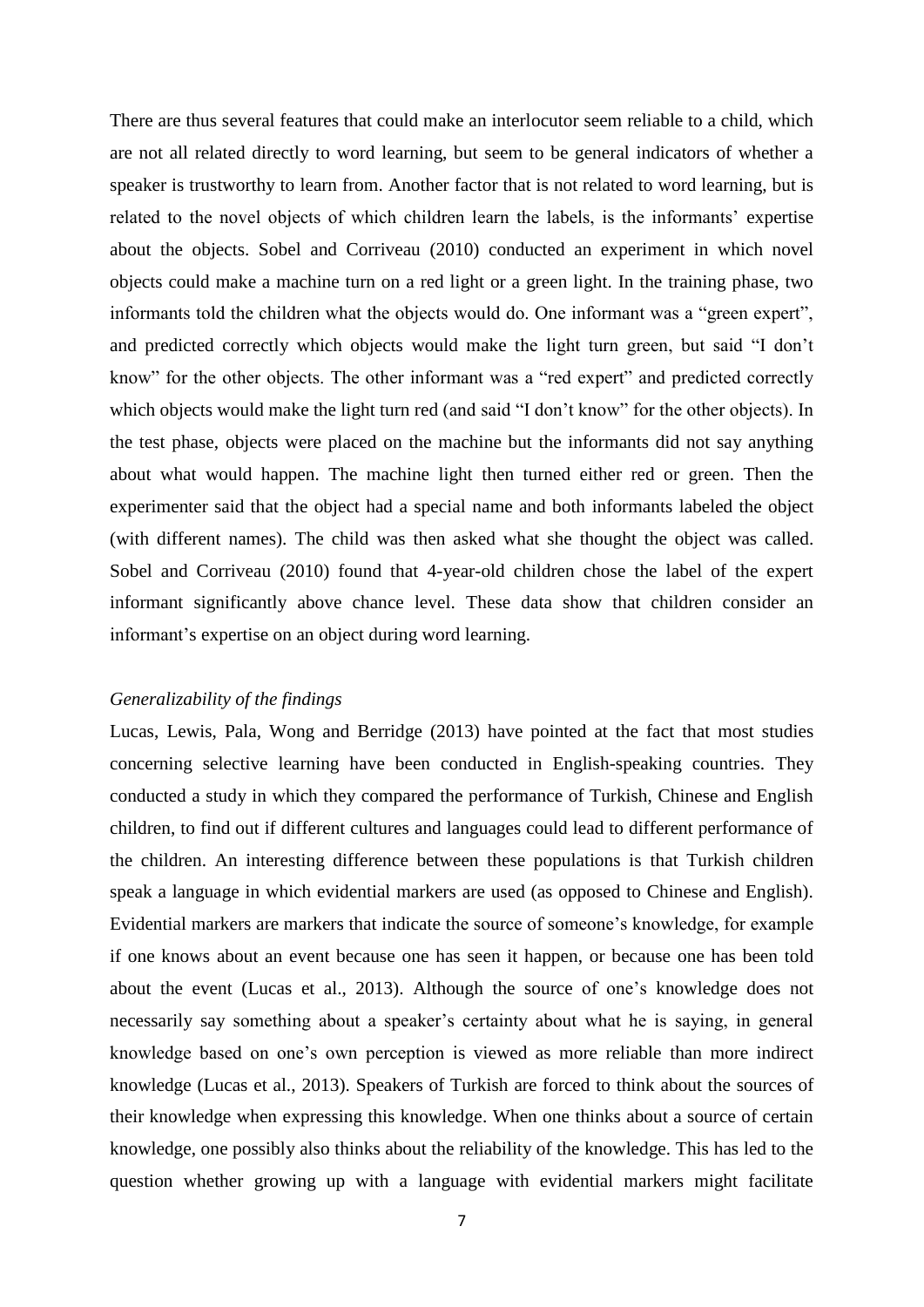children's awareness of differences in reliability between speakers. In other words, are Turkish children better at selective learning than Chinese and English children? Lucas et al. (2013) presented children with a selective trust paradigm in which two informants were labeling objects. The informants differed in prior accuracy on familiar objects. It was found that Turkish children were, in general, over 11 times more likely to follow the accurate informant than the other children. Moreover, the Turkish children formed the only group that were flexible in their trust; they trusted an informant that was a toy expert on toy items but not on food items, and an informant that was a food expert on food items but not on toy items. This shows that Turkish children's understanding of reliability is also more sophisticated than that of English and Chinese children (Lucas et al., 2013). However, Sobel and Corriveau (2010, study mentioned above) showed that English children are also capable of considering an informant's expertise on certain objects but not other objects. Perhaps this difference in results is due to the age of the participants; Lucas et al. (2013) included 3- and 4-year-olds, while Sobel and Corriveau (2010) included 4-year-olds only, who may have been more developed cognitively. Both English and Turkish children might thus be able to consider expertise of the informant, but Turkish children seem to be able to do this at an earlier age. The present study will focus on Dutch children. Since the Dutch culture is quite similar to English culture (western world), and Dutch contains no evidential markers, the expectation is that Dutch children will be able to consider interlocutor features in word learning at age 4 and 5, similar to English speaking children.

Different native languages could thus lead to different performance in selective learning studies. It is, however, still not quite clear which (cognitive) demands underlie the ability to consider interlocutor features in word learning. One factor that has been suggested to be relevant is Theory of Mind (cf. Lucas et al., 2013, Bergstra et al., 2013, Birch et al., 2008).

## *Speaker certainty and Theory of Mind*

Theory of Mind, in short the ability to understand that someone else's beliefs may differ from one's own, usually develops around the age of four. It has been suggested that Theory of Mind (ToM) is relevant in word learning, since consideration of other people's mental states is relevant for determining someone's reliability (for example, to know if someone is lying, one needs to know what the other person knows).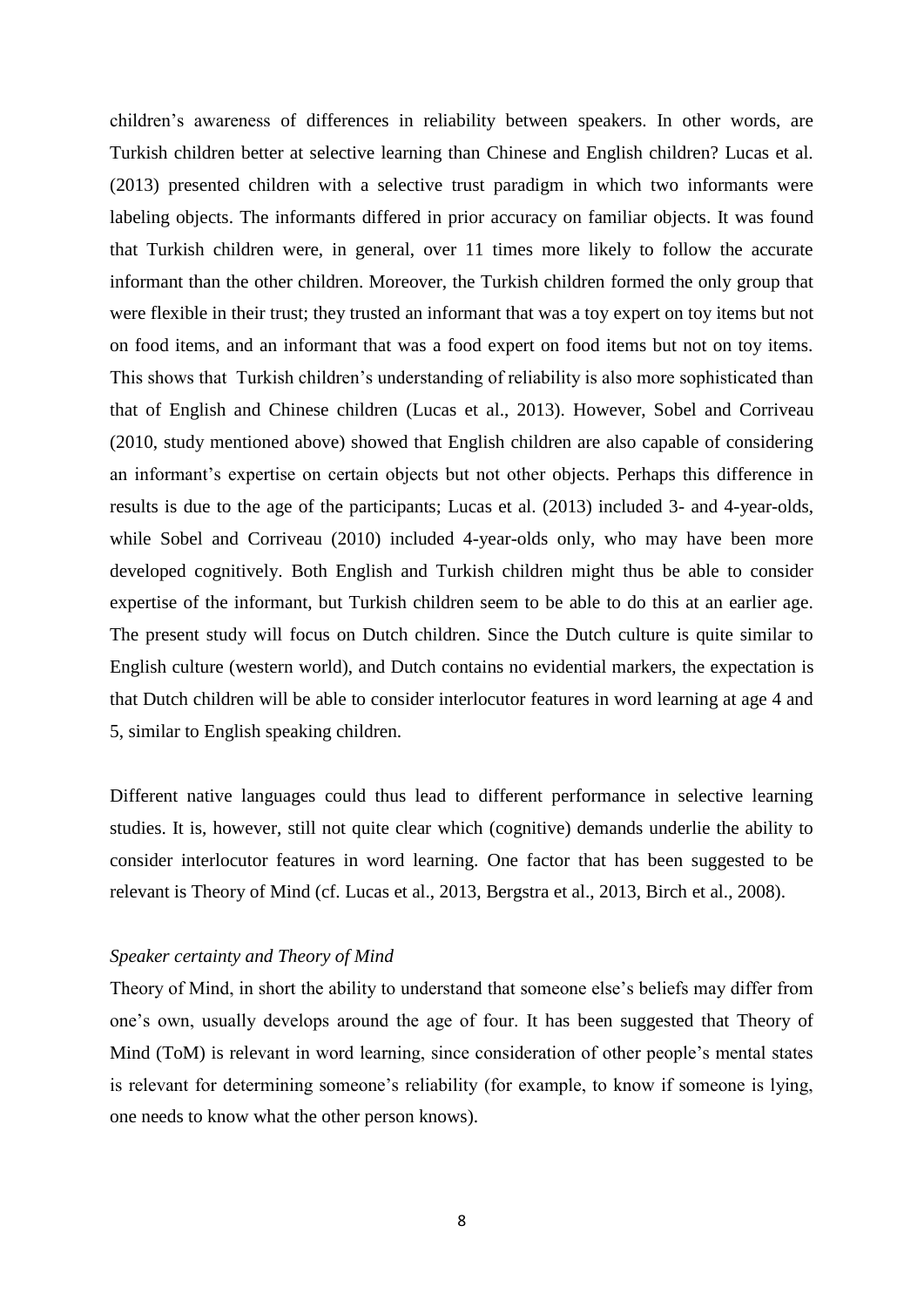Theory of Mind has been shown to correlate with speaker certainty expressed by mental state verbs (Moore, Pure and Furrow, 1990). Speaker certainty is the amount of certainty that a speaker has towards what he says. A speaker can be very sure about something and say, for example "I *know* my keys are in my bag", or be unsure and say, for example "I *think* my keys are in my bag." Words like *know* and *think* are called mental state verbs, because they indicate one's mental state; the attitude that one has towards a belief. Moore et al. (1990) showed that children start to understand this difference in certainty around the age of four. They conducted an experiment in which children had to find a hidden candy. Two puppets gave them some information on the hidden candy. While one puppet told the child "I *know* it is in the red box", the other one said "I *think* it is in the blue box.". The child was then asked to look for the candy. They found that four-year-olds followed the more certain puppet's directions, indicating that the children understood the difference in speaker certainty expressed by the words *know* and *think*. The performance correlated with performance on ToM tasks. Theory of Mind was thus relevant for selective trust.

To find out whether this applied not only to selective trust in finding hidden objects, but also to selective word learning, Bergstra et al. (2013) investigated whether this difference in *know* and *think* could guide children in word learning, and whether it was again correlated to Theory of Mind. In their experiment, two puppets labeled novel objects. One puppet was certain, and said "I *know* this is a mit.". The other one was uncertain and said "I *think* this is a mit." It was found that 4- and 5-year-old children were significantly more likely to learn a new label from a certain puppet than from an uncertain puppet. Moreover, they tested three different ways of expressing speaker certainty. Besides the *know* vs. *think* (mental state verbs) condition, there was a condition in which the puppets expressed their certainty through describing familiarity with the object. One puppet stated that he played with the object all the time, while the other one said that he had never seen the object before. In a third condition, this description of familiarity was combined with the mental state verbs (the "both" condition). Although the children scored a little better in this last condition, this difference was not significant. It is thus clear from this study that speaker certainty is yet another factor that causes selective word learning. This study, however, failed to find a correlation with Theory of Mind performance of the children. This could be due to the small sample or to the scale of the Theory of Mind tasks which was only 4 points. However, there are other selective word learning studies that also fail to find a correlation with Theory of Mind (Lucas et al., 2013). Birch et al. (2008) try to explain this by suggesting that perhaps children do not really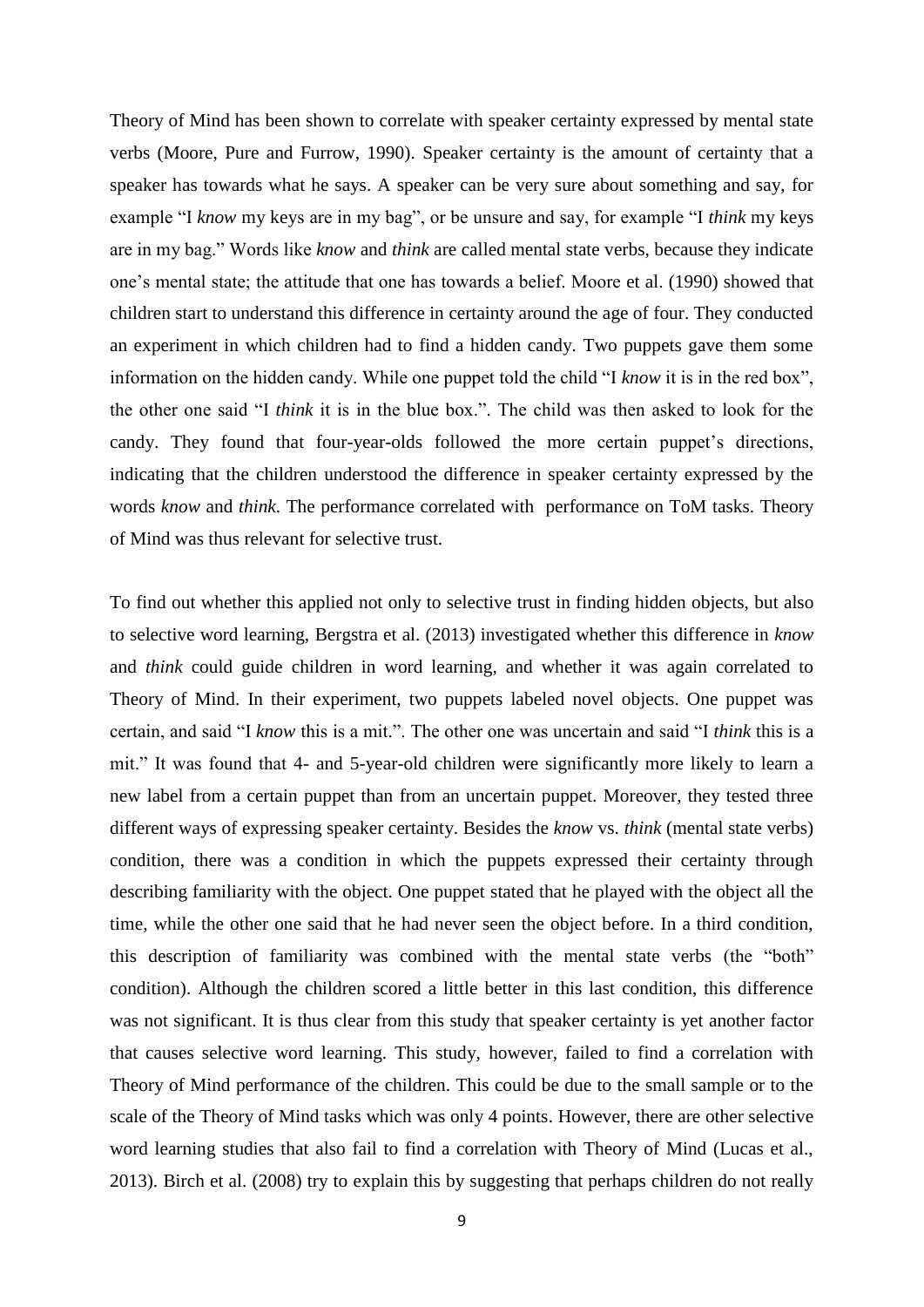consider the informants' mental states, but merely focus on their output. In accuracy studies such as theirs, the child would then just think "this informant said something bad", without considering what the informant knows, so without relying on mental state understanding. However, in a study such as Bergstra et al. (2013), none of the speakers provides "bad" output: *know* and *think* show a difference in certainty only. Still, it could be the case that the children do not really consider the speaker's mental states, and that it is only the hesitation of the speaker that makes them decide, rather than assumptions about the speaker's knowledge. However, Sabbagh & Baldwin (2001) conducted an experiment in which a knowledgeable speaker also showed signs of hesitancy. In the knowledgeable condition of this experiment, the speaker was knowledgeable about the label (a 'modi'), but hesitated which object he would want to call this, and said "I would really like to call one of these objects I made a modi, but I don't know which one". This reflected hesitancy, but not ignorance towards the label. In the ignorant condition, however, the speaker said "My friend says one of these toy she made is a modi, but I don't know which one", which shows ignorance. It was found that this hesitancy did not influence the performance of 4-year-olds (they still preferred to learn from the knowledgeable speaker), but it did influence the 3-year-olds. It thus seems that 4 year-olds do consider the speaker's mental state verbs, but 3-year-olds base their selective learning on the hesitancy of the speakers. The fact that a correlation between selective learning tasks and Theory of Mind tasks is present in some studies but absent in others, might thus be due to developmental differences between the children, small sample sizes, and other unfortunate consequences of experimental work. However, it might also be the case that even though mental states are considered by the children, this is not directly related to their ToM performance on false belief tasks. In the current study, Theory of Mind will be measured by means of the Theory of Mind scale (Wellman & Liu, 2004) which is a 5 point-scale and thus allows more room for individual differences. The possible relation between ToM and selective learning will be addressed again in the general discussion.

The current study will not only consider selective learning on the basis of speaker certainty, and find out if this is related to Theory of Mind, but will also investigate a more general reliability feature: a child's affect towards the speaker.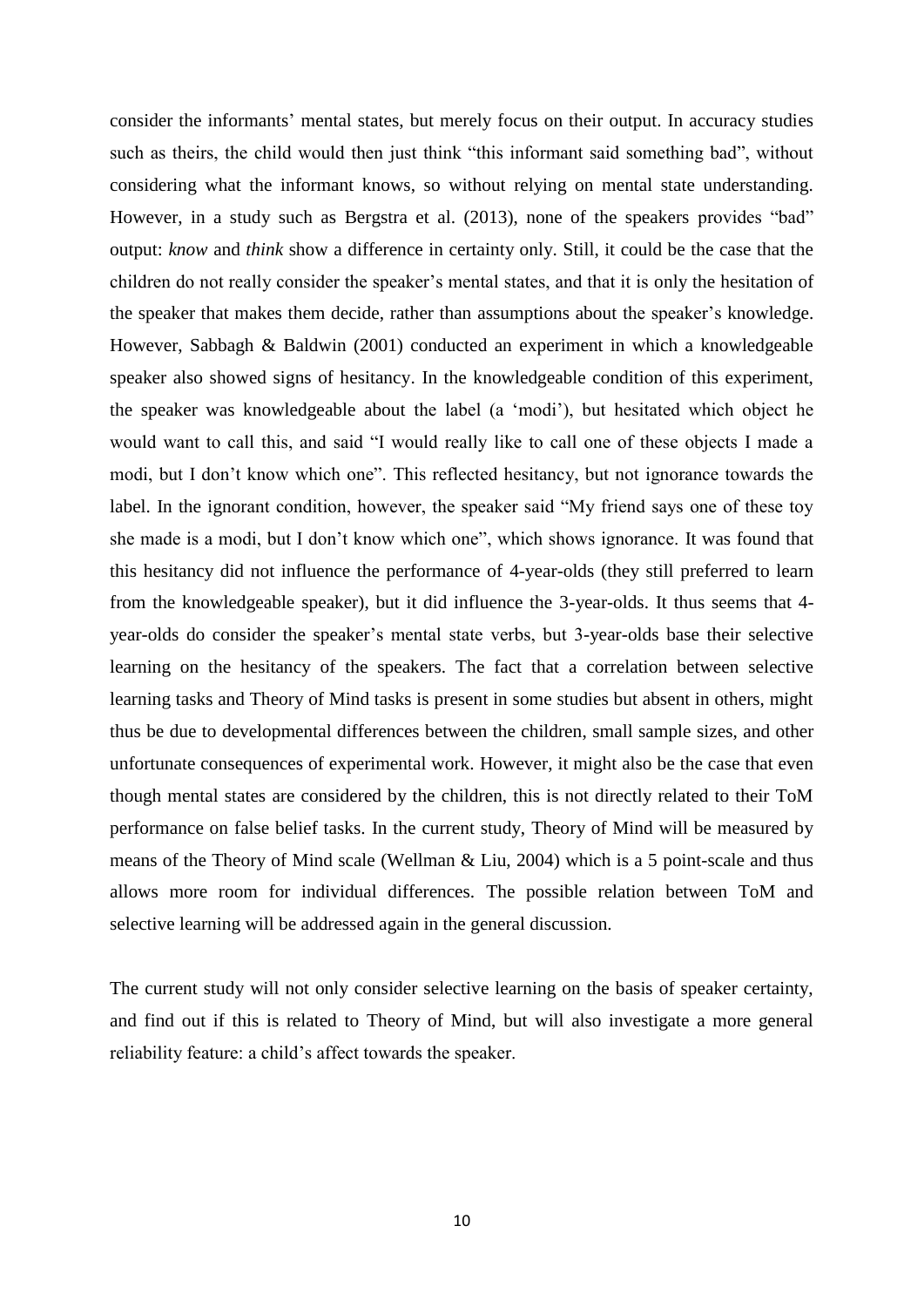#### *Kindness of the speaker*

We have thus observed that children are not only sensitive to accuracy and knowledgeability of speakers, but also to general reliability features. Doebel & Koenig (2013) hypothesize that morality is one such feature, since morality might indicate that someone has good intentions and therefore has a general trustworthiness. They conducted an experiment in which children were either presented with a video including both a helpful informant and a neutral one (moral condition) or a video with a neutral informant and a harmful one (immoral condition). The harmful informant tore up drawings by his peers, while the helpful informant shared toys with his peers. The neutral informant never interacted with peers at all. After the video, the child was asked which of the two was nicer. Then the selective trust phase started. In this phase, there were four "ask trials", in which the child was asked which of the two informants she would like to ask for information. There were also four "endorse trials", in which the two informants named one object but each used a different label, and the child was asked what the object was called (the child's choice would indicate from which informant she had learned the new word). It was found that children were significantly better at distinguishing the harmful informant from the neutral informant than at distinguishing the helpful informant from the neutral informant. Apparently, negative behavior is easier to detect for children than positive behavior. Those children who correctly identified the informants were above chance in learning from the helpful informant rather than from the neutral informant, and in learning from the neutral informant rather than from the harmful informant. In short, the children who were able to point out which informant was nicer were also able to selectively learn from this nicer informant. This study thus showed that moral behavior of the speaker can cause selective learning in the learning of new words. Some issues are not yet entirely clear, however. For example what happens when moral and immoral behavior are contrasted directly. Moreover, what exactly "moral behavior" means in this context is not entirely clear. In the current study we therefore consider a similar, but more clearly defined feature: affect towards a speaker. We will investigate whether a child tends to learn from a speaker she likes (based on kind behavior of the puppet – similar to "moral behavior" of Doebel & Koenig) than from a speaker she does not like.

To sum up, recent research has shown that children are sensitive to many features of the interlocutor, such as accuracy, knowledgeability and morality, and that these features can cause selective word learning. The current study focuses on two interlocutor features: speaker certainty and affect. Three experiments were conducted, each one of which will be discussed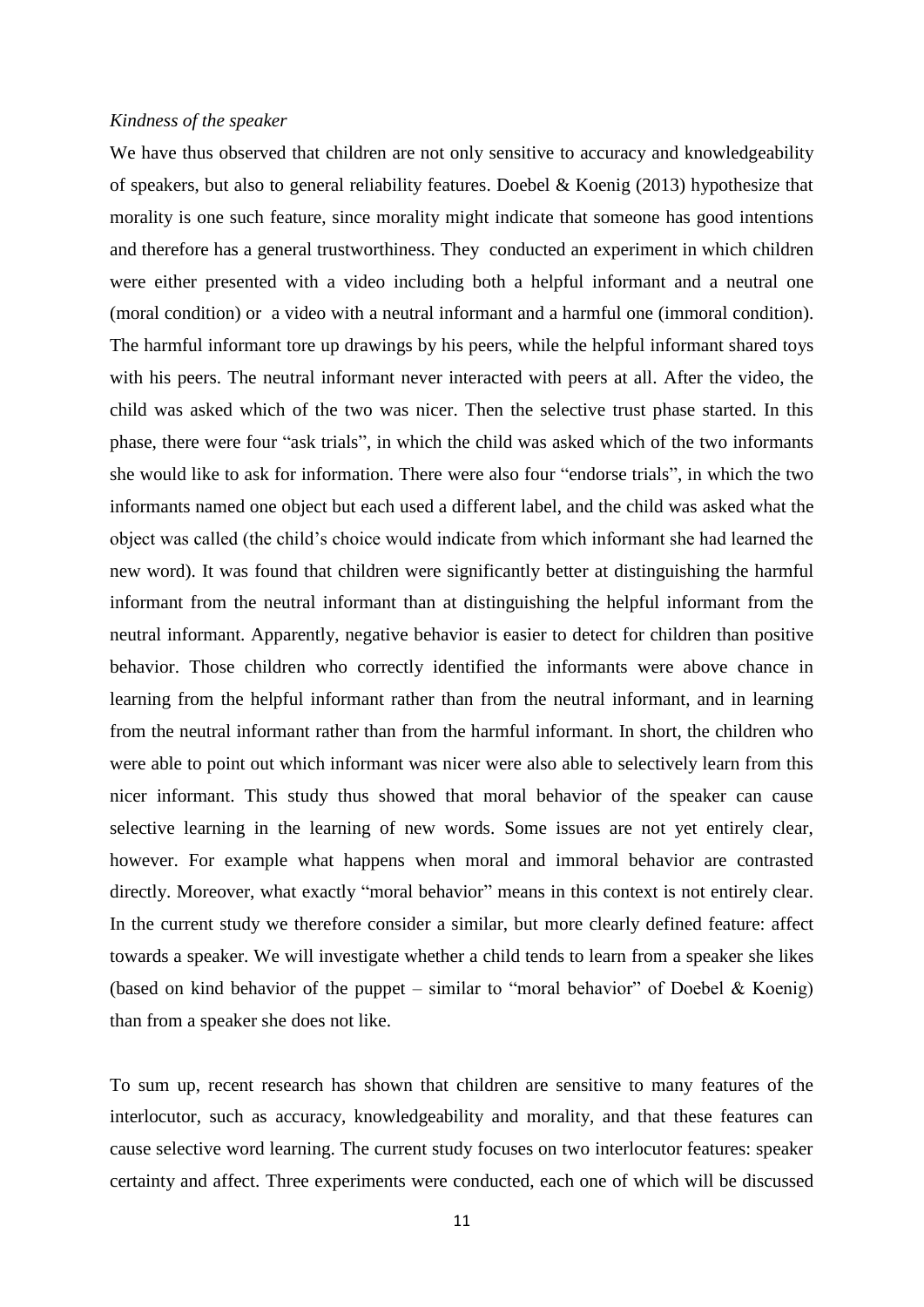in detail below. The first experiment aimed to confirm the suggestion of earlier studies (e.g. Bergstra et al., 2013) that children are more likely to learn from certain speakers than from uncertain speakers. Experiment 2 aimed to investigate whether children are more likely to learn from speakers they like than from speakers they do not like, i.e. if affect can lead to selective word learning. Experiment 3 addressed these two factors (speaker certainty and affect) in interaction and aimed to find out whether speaker certainty or affect is guiding the child more, by contrasting kind but uncertain speakers with unkind but certain speakers. Furthermore, it contrasts kind and certain speakers with unkind and uncertain speakers to find out whether two interlocutor features combined will have a stronger effect (i.e., will lead to more selective word learning) than only one feature.

Two additional aims of the study are, first, to search for a relation between selective word learning and Theory of Mind (see above), which will be done by administering the Theory of Mind scale test (Wellman & Liu, 2004). Second, this study aims to address the concern of whether this kind of selective learning paradigm studies really focus on what could be "word learning" (Birch et al., 2008), or whether children do not just stick with one person who seems to provide better information. Therefore, it was also investigated whether children truly remember the labels of the objects that are used in the experiments.

## **Experiment 1**

The main goal of experiment 1 was to find out whether children are more likely to learn new words from certain speakers than from uncertain speakers, which was investigated by means of a selective learning paradigm. Three additional tasks were administered: a Theory of Mind task (Theory of Mind scale, Wellman & Liu (2004)), to search for correlations between Theory of Minds skills and sensitivity to speaker certainty, a receptive vocabulary task (the Peabody Picture Vocabulary Test – III (Schlichting, 2005)), to search for possible correlations between current vocabulary and the ability to learn new words and to exclude children with very poor vocabulary (i.e. a standardized score below 70, 100 being the mean score), and "remember trials", in which it was investigated whether the child had really made new object – label connections.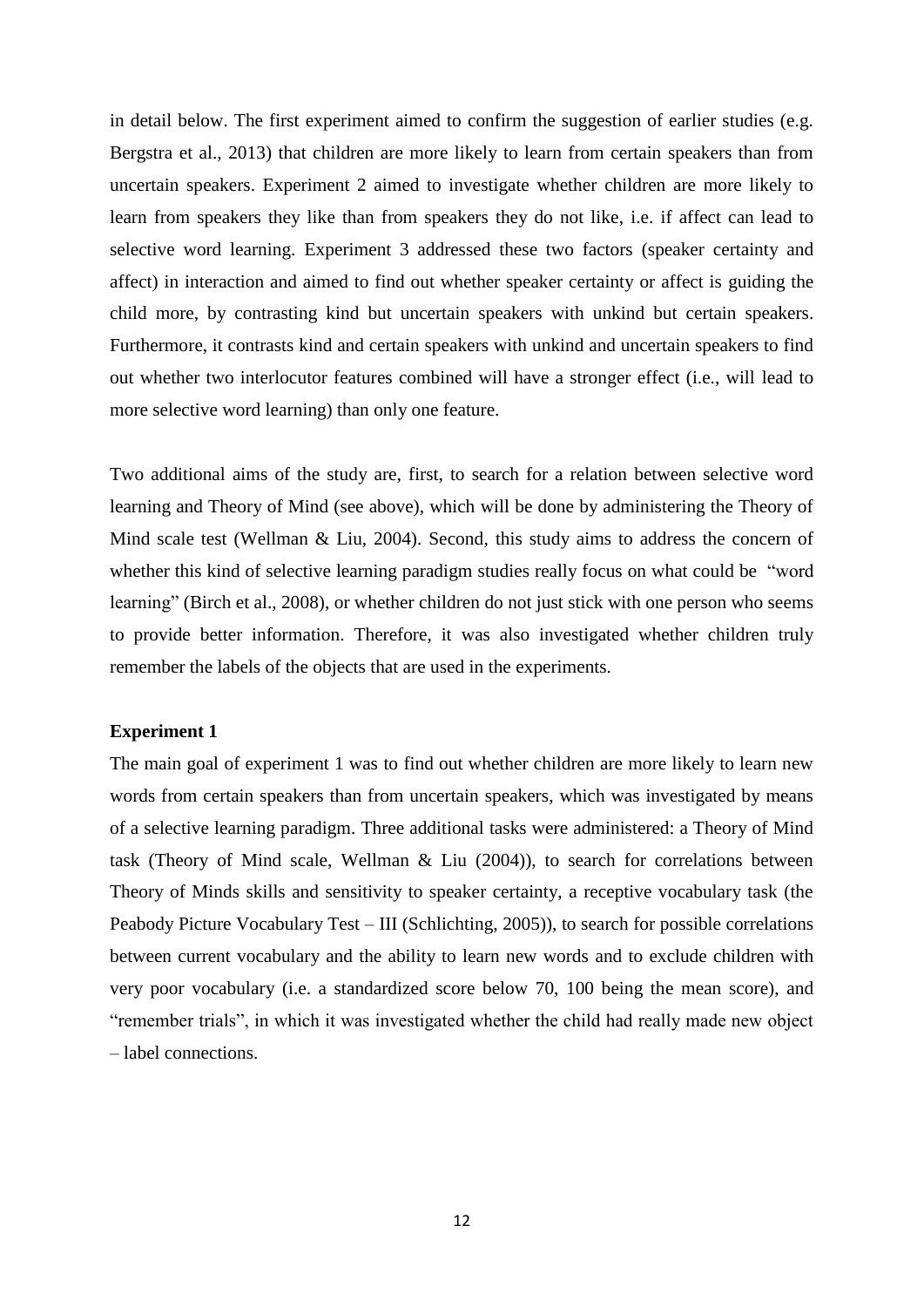## *Method*

#### *Participants*

16 Dutch children (age range:  $4:1 - 6:4$ , mean age 5:4) participated in the experiment. These were 4 4-year-olds (mean age 4;6), 9 5-year-olds (mean age 5;5) and 3 6-year olds (mean age 6;4). The children were recruited from three different classes of one elementary school.

## *Procedure*

Each child was tested in a separate room in their school. All children participated in two sessions of approximately 20 minutes, with approximately 1 week in between the two sessions. The first session consisted of the main experiment and the Theory of Mind scale. The second session consisted of the Peabody Picture Vocabulary Test and a posttest investigating whether children had remembered the word labels. One adult (the experimenter) was present in both sessions. After the experiment, the children were rewarded with some stickers.

## *Main experiment*

There were two different testing orders, each administered to half of the children, to prevent unwanted effects of order. The experiment started by introducing the child to two handpuppets; 'Green-y' and 'Blue-y' (two identical monkeys, one with a green scarf and one with a blue scarf). The experimenter told the child that the puppets would show objects and say what these objects were called. The experimenter also warned the child that she would not know all the objects, and that the puppets sometimes said things that were not right, so that the child must listen carefully. In the *practice phase* of the experiment, the puppets named toys that were familiar to the child. The practice phase was intended to let the children get used to the possibility that one puppet would be mistaken. Moreover, it was a check whether the child understood the procedure of the experiment and was capable of considering the utterances of the puppets before answering. One puppet said "This is a bike" and pointed at a bike, while the other puppet said "This is a bike" and pointed at a chair. The child was then asked "Which one is the bike? Point at the bike." Three similar items followed. Both puppets were correct half of the time. The order in which they spoke was also varied. After the practice phase, the experimenter said that the game was going to be a little more difficult, because the puppets would say words that the child would not have heard before. Then the *test phase* of the experiment started. Each child received 8 trials, in which the two puppets each named an unfamiliar object. One puppet was certain about this and said: "I have seen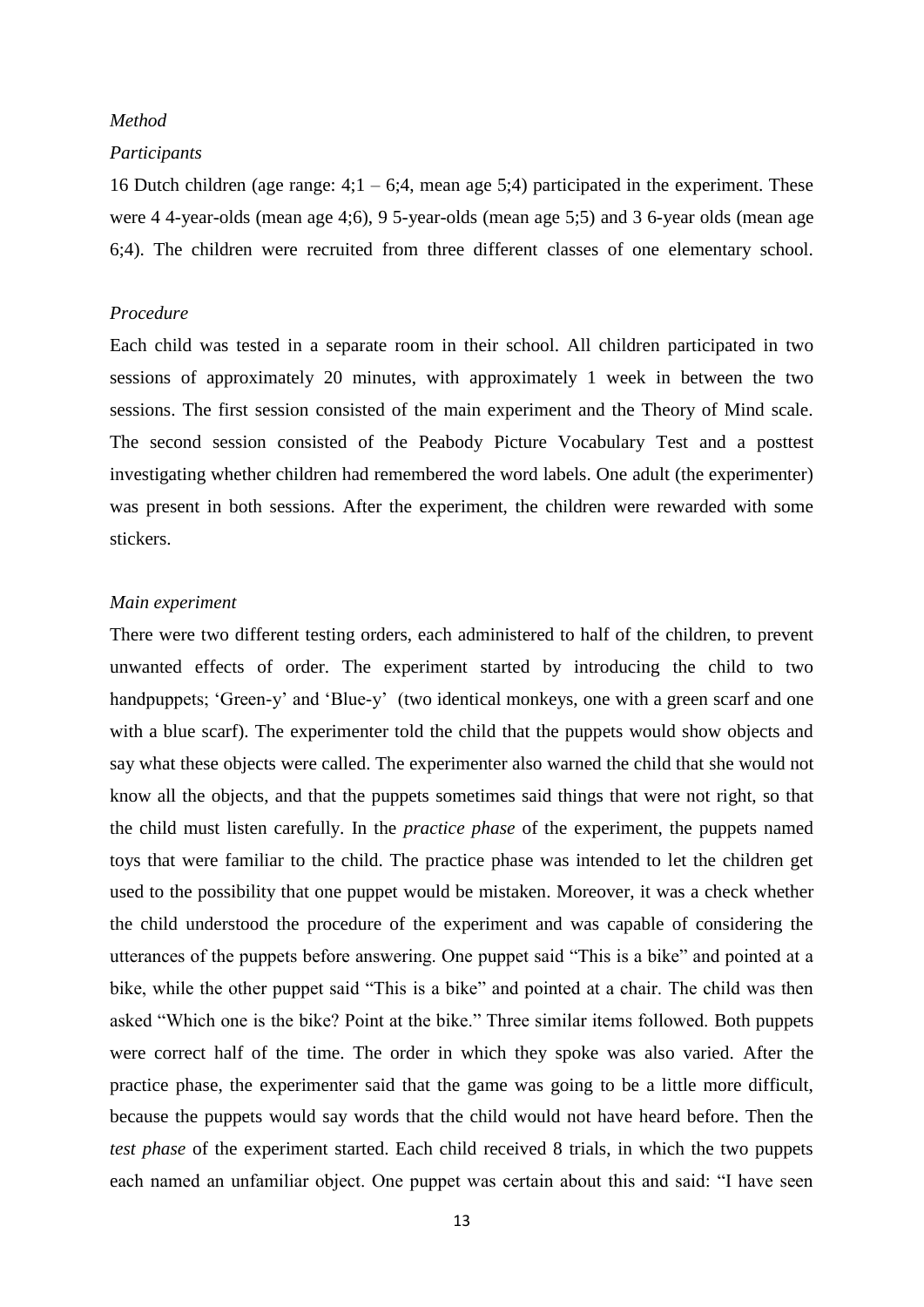this before. Look, this is how you pick it up," ( and then picked up the object in front of him). "I have played with this a lot, because I have it at home, too. I know this is a *mit*." The other puppet was uncertain and said "I have never seen this before. I don't know how to pick it up" (and then picked up the object in front of him). "I have never played with this, because I don't have it at home. I think this is a *mit*." The puppets thus expressed their familiarity with the object and concluded with a mental state term (*know* or *think*) that described their level of certainty of the labeling event. The child was then asked the critical question: "Which one is the *mit*? Point to the *mit*." Choosing the object of the speaker who was certain would show that the child considered certainty of the puppets and on that basis displayed selective learning behavior. The experiment was balanced in the sense that each puppet was certain in 4 of the trials and uncertain in the 4 other trials. The labels of the items shown so far were repeated after 4 trials and at the end of the main experiment. 8 nonsense words (non-existent, but possible words in Dutch) were used in the experiment. The nonsense words were: *mit, klek, teg, glap, wop, prok, raf*, and *brim*. The toys used in the test phase were 16 home-made toys, which were all novel to the children.

## *Assessing Theory of Mind*

The Theory of Mind scale tests were taken from Wellman & Liu (2004) and translated to Dutch. The Theory of Mind scale consists of five subtests on ToM which increase in difficulty. All five scenarios were administered consecutively, resulting in a maximum of five points if a child answered all questions correctly.

### *Assessing vocabulary*

Receptive vocabulary of the children was measured by means of the Peabody Picture Vocabulary Test III (Schlichting 2005), a standardized picture selection task.

## *Remember-trials*

To investigate whether children remembered the object labels, they were tested on 8 "remember trials". These remember trials were administered twice: once immediately after the main experiment and once in the second session, approximately 1 week after the first session. The remember trials were designed as follows: the experimenter showed the child the 16 objects again, two at the time as in the original trials, and asked for each set of two: "Which one was the X?" (using the nonsense word that was used in the main experiment). The child thus had to select which of the two objects corresponded to the newly learned label.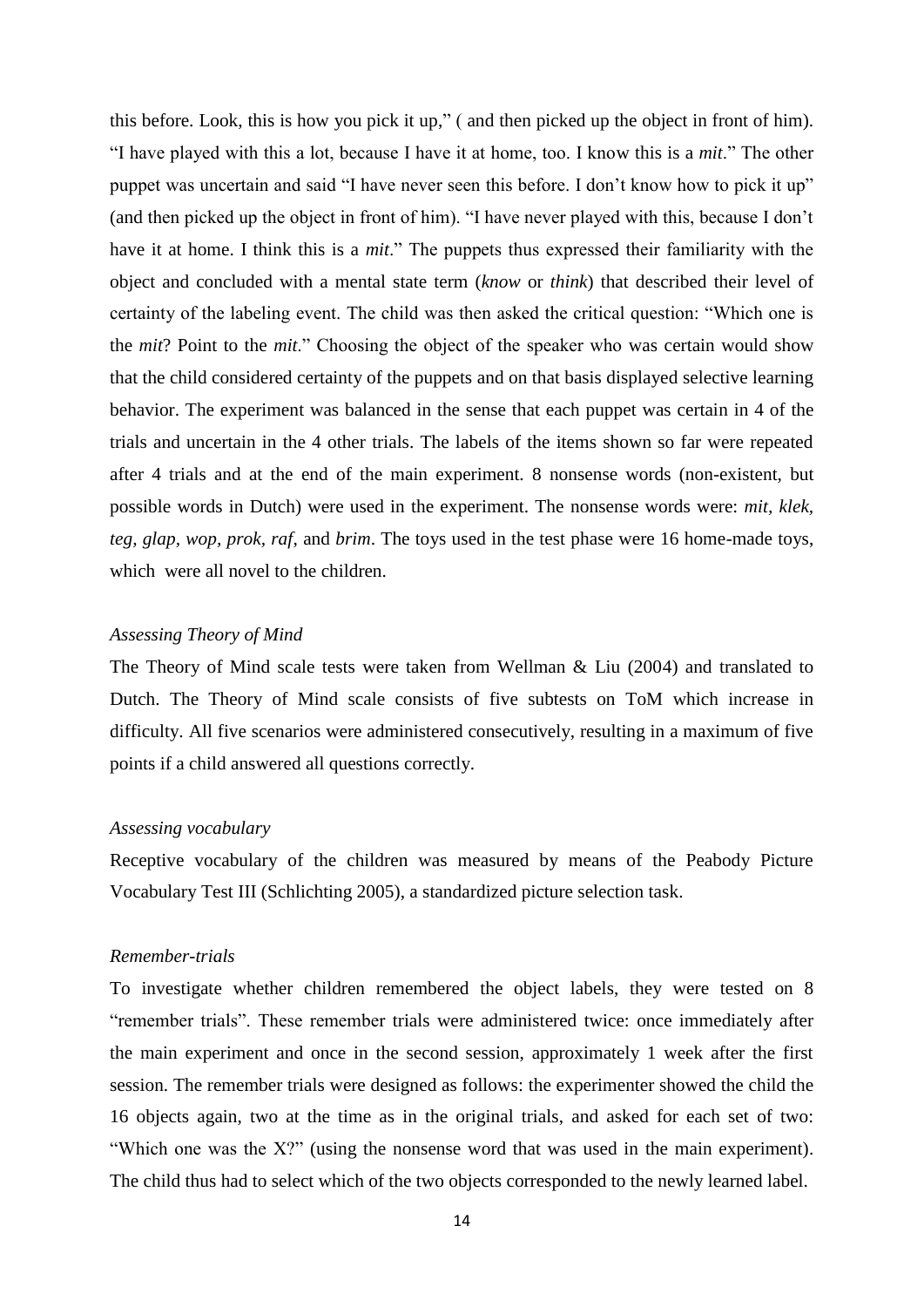### *Results and discussion*

Children's mean score in the main experiment, indicating the number of times that they chose the object of the certain puppet out of 8 trials, was  $6.25$  (M =  $6.25$ , SE = 1.69, range 4 - 8). A one sample t-test showed that they scored significantly above chance level ( $t(15) = 5,316$ ,  $p <$ .001). This indicates that children are more likely to learn a new label from a certain speaker rather than from an uncertain speaker, and confirms the idea that speaker certainty can cause selective word learning. No children were excluded from this study on the basis of their receptive vocabulary. No significant correlations with age, class or testing order were found, but there was a correlation with gender ( $r = -.595$ ,  $p < 0.05$ ). Girls ( $n = 9$ ) scored better ( $M =$ 7.11,  $SE = 1.36$ , range  $4 - 8$ ) than boys (n = 7) (M = 5.14,  $SE = 1.46$ , range  $4 - 8$ ), and this difference was significant ( $t(14) = 2.774$ ,  $p = .015$ ). However, since (to my knowledge) no correlations with gender have been discussed in other studies in the field, it is unclear why this correlation was found. Possible correlations with gender will therefore also be investigated and discussed for experiments 2 and 3.

Scores on the ToM task ranged over the full scale, from 1 to 5 ( $M = 2.56$ ,  $SE = 1.03$ ), but did not show a significant correlation with sensitivity to speaker certainty. This point will be further discussed in the general discussion.

With regard to the remember trials, in the first remember trials, immediately after the experiment, children remembered correctly which object they had chosen before on average in 6.56 out of 8 trials ( $M = 6.56$ ,  $SE = 1.15$ , range  $4 - 8$ ), which is significantly above chance level ( $t(15) = 8.891$ ,  $p < .001$ ). In the second remember trials, approximately one week after the experiment, the children chose the same object as before in 5.56 out of 8 trials ( $M = 5.56$ ,  $SE = 1.41$ , range  $3 - 8$ ), which was also significantly above chance level, but significantly lower than one week earlier ( $t(15) = 3.303$ ,  $p = .005$ ). These scores show that the children seemed to remember some labels even after one week had passed (although less firmly than immediately after the experiment). This suggest that children really consider the label-object link, and do not just "stick with the accurate person" or follow some similar strategy.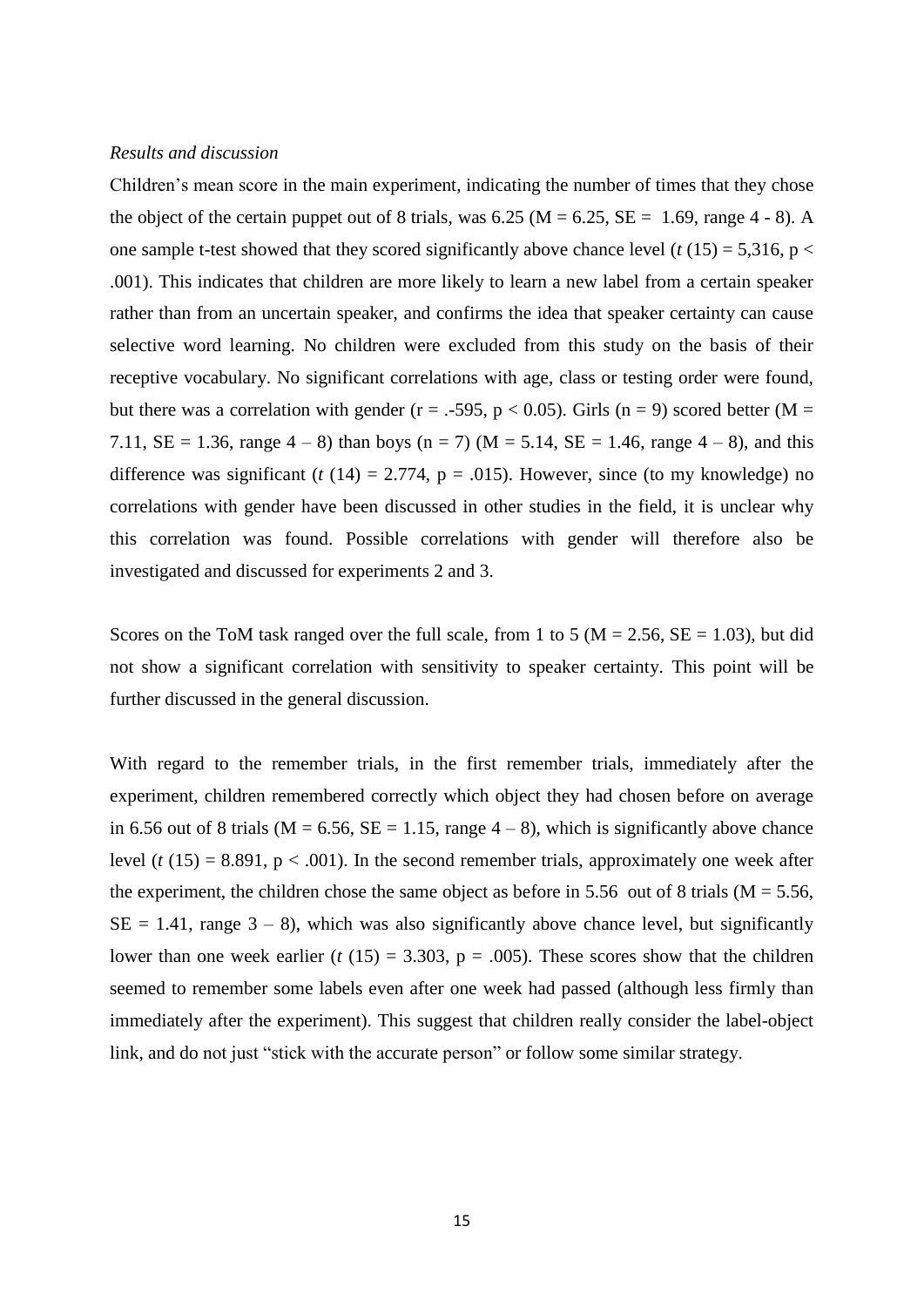### **Experiment 2**

The main goal of experiment 2 was to find out whether children are more likely to learn new words from speakers they like than from speakers they do not like, i.e. to find out whether affect can lead to selective word learning. Similar to experiment 1, a receptive vocabulary task was administered Again, remember trials were added to the experiment, in which it was investigated whether the child had really made new object – label connections. The Theory of Mind scale was also administered, but is not included in the analysis, for no relation is expected between Theory of Mind and affect. The task was administered only to make sure the sessions were similar to those for the children of experiment 1.

### *Method*

#### *Participants*

15 Dutch children (age range:  $4;0 - 6;5$ , mean age 5;3) participated in this experiment. These were 5 4-year-olds (mean age 4;8), 8 5-year-olds (mean age 5;4) and 2 6-year olds (mean age 6;4). The children were recruited from three different classes of one elementary school.

### *Procedure*

The procedure was similar to that of Experiment 1; all children participated in two sessions of approximately 20 minutes, with approximately 1 week time between the sessions.

### *Main experiment*

The puppets' introduction and *practice phase* were identical to that of Experiment 1. After the practice phase, the *"affect-phase"* followed. The experimenter said that she was going to give some stickers to Green-y and Blue-y. Both puppets received some stickers and reacted to this. One puppet recognized that the child did not receive any stickers, and shared his stickers with the child, thereby displaying kind behavior. The other puppet was not willing to share the stickers and said that he would keep the stickers all to himself, thereby displaying unkind behavior. For half of the children, Blue-y was the kind, sticker-sharing puppet, for the other half Green-y was the kind, sticker-sharing puppet. Next, the experimenter told the child that the game was going to be a little more difficult, because the puppets would say words that the child would not have heard before. Then the *test phase* of the experiment started. Each child received 8 trials, in which the two puppets each named an unfamiliar object. They both had an object in front of them and said, for example "This is a *mit*". Since what they said was identical, the only reason for the child to distinguish between the two would be to rely on the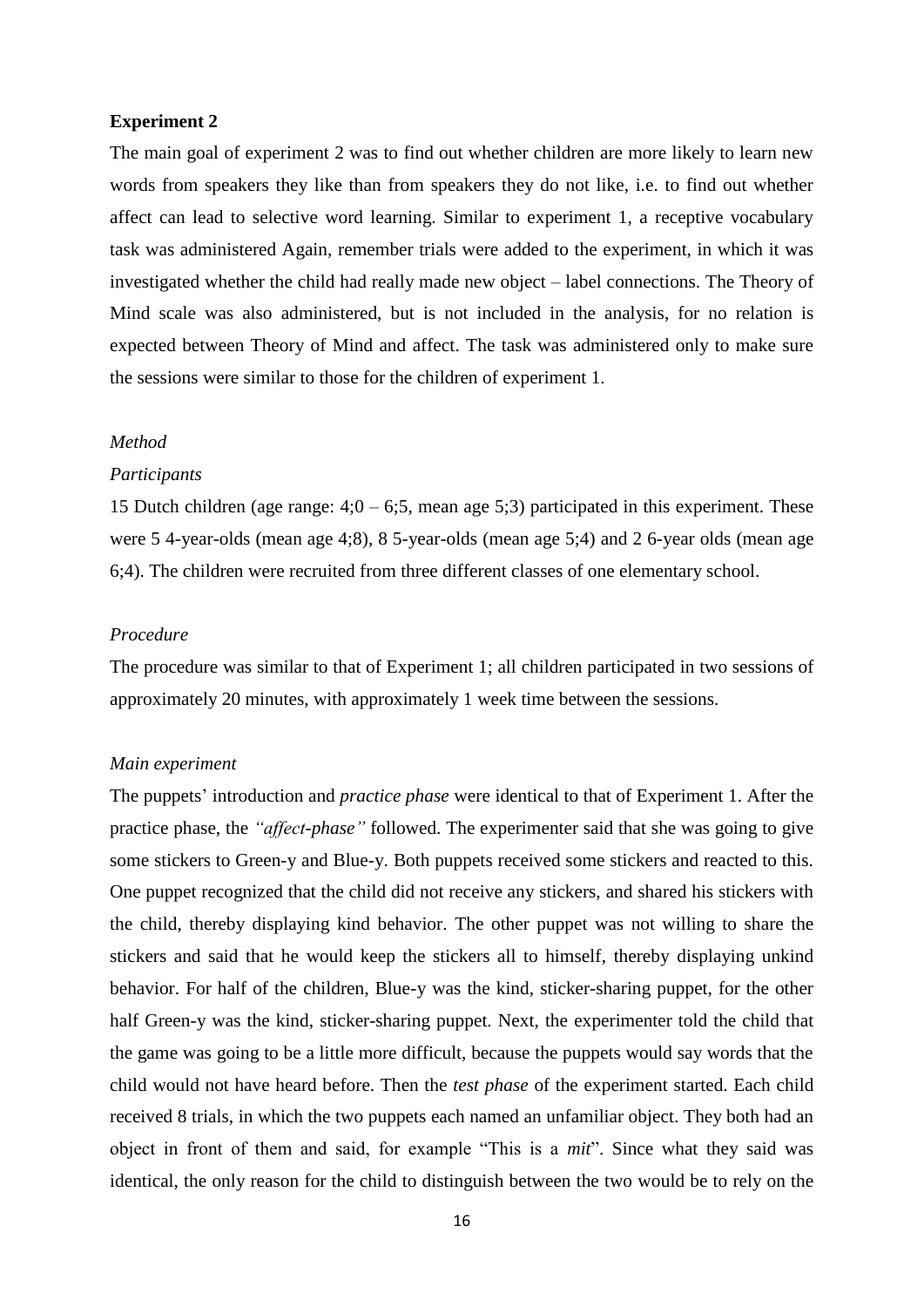previous *affect-phase*. After the labeling, the child was asked the critical question: "Which one is the *mit*? Point to the *mit*." Choosing the object of the speaker who had shared the stickers would show that the child showed selective learning on the basis of affect. The order in which the puppets spoke was varied. After the 8 trials, the child was asked which puppet she found nicer, Green-y or Blue-y, to make sure the child distinguished between the two. The labels were identical to those of Experiment 1 and were repeated after 4 trials and at the end the main experiment.

#### *Assessing vocabulary*

As discussed for experiment 1, receptive vocabulary of the children was measured by means of the Peabody Picture Vocabulary Test III. One child from originally 16 participants was excluded from data analysis because of scoring 48, which translated to a score below 70 for the standardized score, leaving 15 participants for analysis.

### *Remember-trials*

Similarly to Experiment 1, remember trials were administered twice.

### *Results and discussion*

Children's mean score in the main experiment, indicating the number of times that they followed the nice, sticker-sharing puppet out of 8 trials, was  $4.47 \text{ (M } = 4.47, \text{ SE } = 1.73, \text{ range }$ 1 - 8). A one sample t-test showed that this was not significantly above chance level  $(t(14) =$  $1,047$ ,  $p = .313$ ). 3 children did not chose the sticker-sharing puppet as the nicer puppet, but excluding those children from analysis would actually result in a lower mean score of 4.42. The fact that children do not follow the nice puppet significantly more than chance suggests that affect cannot cause selective word learning. However, the result is not extremely convincing, since this was a small sample and some of the children actually did follow the nice puppet more than half (chance-level) of the time, especially the younger ones. It could thus be that affect only plays a role for younger children, or that it does not play a big role on its own, but it could have a small, additive effect on speaker certainty, as will be investigated in Experiment 3.

No significant correlations with age, gender, class or testing order were found, nor with receptive vocabulary scores ( $M = 75.47$ ,  $SE = 15.06$ , range  $48 - 102$ ). Again, this could be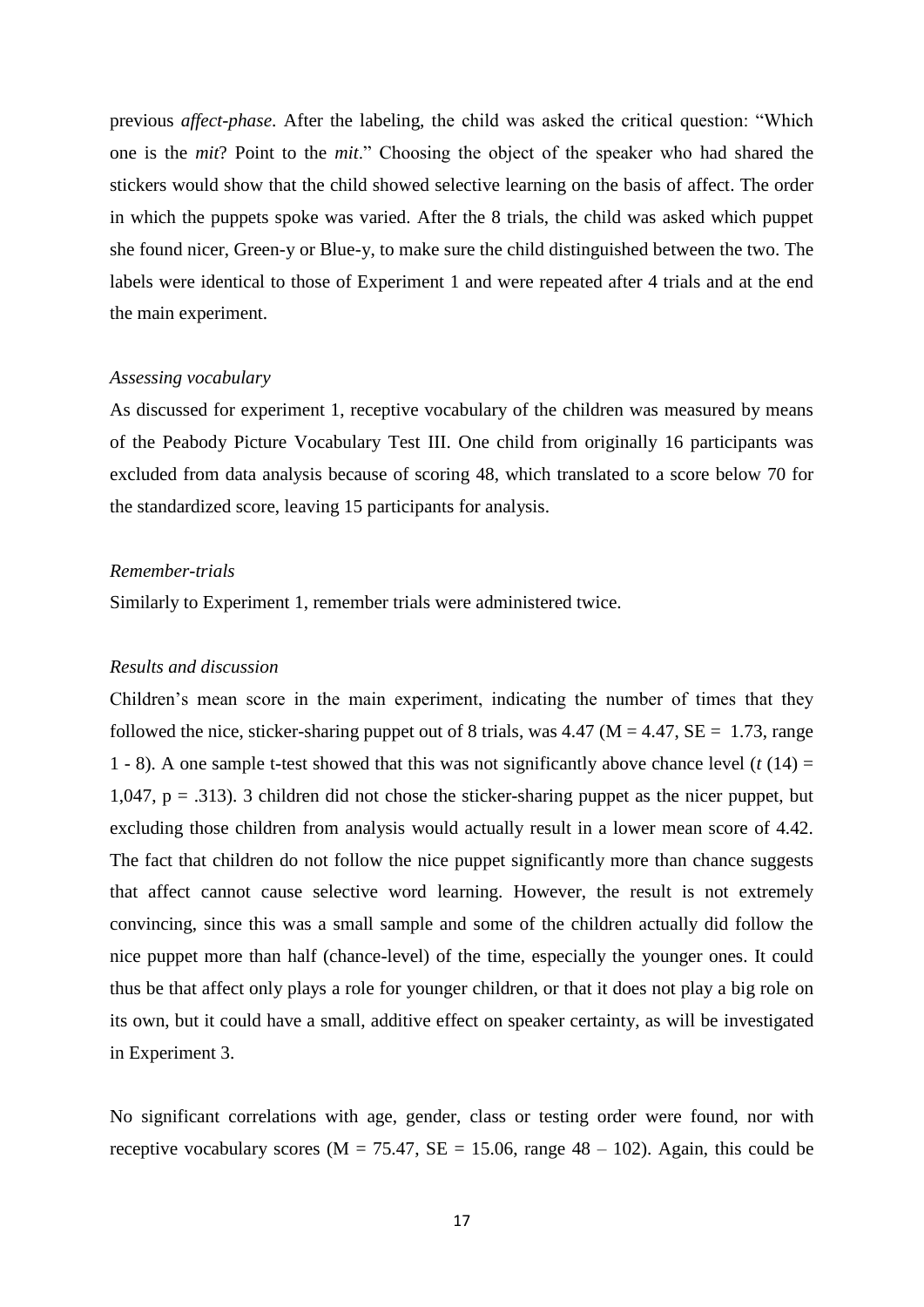due to the small sample size and it is expected that correlations might be found with age in Experiment 3, where a larger sample is analyzed.

With regard to the remember trials, in the first trials, immediately after the experiment, the mean score (indicating the times the child chose the same object as she had chosen before) was 7.00 out of 8 trials ( $M = 7.00$ ,  $SE = 1.00$ , range  $5 - 8$ ), which is significantly above chance level ( $t$  (14) = 11.619,  $p < .001$ ). In the second remember trials, approximately one week after the experiment, the mean score was 5.60 out of 8 trials ( $M = 5.60$ ,  $SE = 1.35$ , range  $4 - 8$ ), which was also significantly above chance level (*t* (14) = 4.583, p <.001), but significantly lower than one week earlier ( $t(14) = 3.309$ ,  $p = .005$ ). This result is similar to that of Experiment 1: children seemed to remember many labels even after one week had passed (although less than immediately after the experiment). This again suggests that children really consider the label-object link, and do not just "stick with the accurate person" or adopt some similar strategy.

### **Experiment 3**

Experiments 1 and 2 investigated the effect of speaker certainty and affect on word learning. The main goal of experiment 3 was to find out what happens when speaker certainty and affect interact. It was designed to answer two questions. The first is: when both affect and speaker certainty come into play, which factor guides the child more in word learning? Based on the results of Experiment 1 and 2, it was expected that speaker certainty rather than affect would guide the children. However, if this is the case, affect could still have an additive effect: the second question is therefore whether these factors can reinforce one another (i.e., if a speaker is certain and kind, will this guide the children more than when he is either kind or certain only?). Similar to Experiment 1 and 2, the Theory of Mind and Vocabulary test as well as the remember trials were administered.

#### *Method*

#### *Participants*

Originally, 52 children participated in the experiment, but 3 had to be excluded because of missing data. This left 49 Dutch children (age range:  $4:0 - 6:7$ , mean age  $5:4$ ) in the experiment. These were 20 4-year-olds (mean age 4;8), 16 5-year-olds (mean age 5;7) and 13 6-year olds (mean age 6;3). The children were recruited from four different classes of two elementary schools.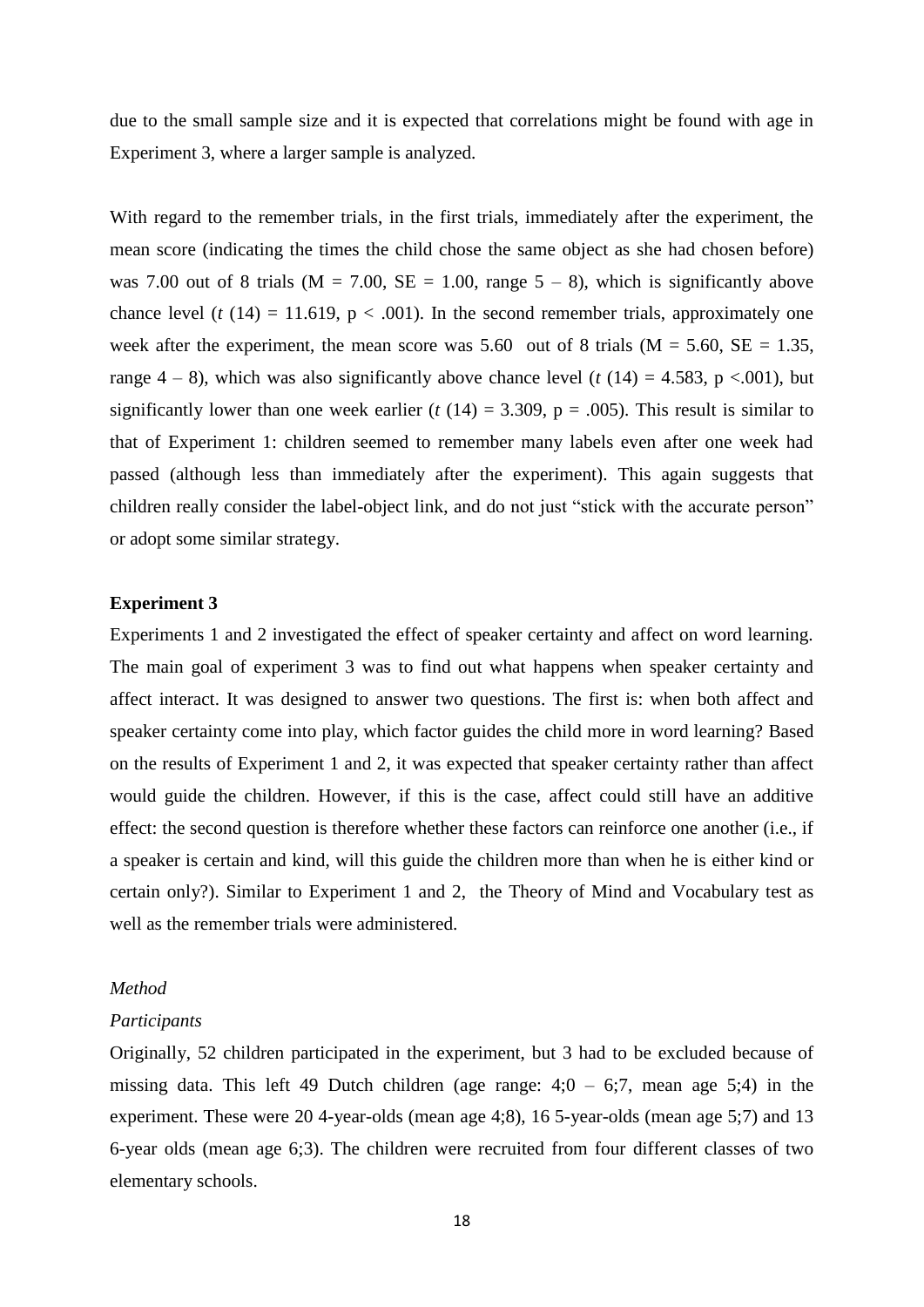## *Procedure*

The procedure was similar to those of Experiments 1 and 2; all children participated in two sessions of approximately 20 minutes, with approximately one week time in between the sessions.

## *Main experiment*

The experiment was a combination of Experiments 1 and 2: both affect (in the *affect phase*) and speaker certainty (in the *test phase*) were introduced as interlocutor features. The introduction of the puppets and the *practice phase* were identical to those of Experiments 1 and 2. After the practice phase, the *"affect-phase"* followed, in which one of the puppets shared stickers, similarly to Experiment 2. In the *test phase* each child was presented with 12 trials, in which the two puppets each named an unfamiliar object. Similar to Experiment 1, one puppet was certain, one puppet was uncertain. The puppets expressed their familiarity with the object and concluded with a mental state term (*know* or *think*) that described their level of certainty of the labeling event. The child was then asked the critical question: "Which one is the *mit*? Point to the *mit*.". This combination of affect (introduced in the *affect phase*) and speaker certainty (at each trial in the *test phase*) led to two different kinds of trials. In half (six) of the trials, a kind and uncertain puppet was contrasted with an unkind and certain puppet ("contrast 1"). These trials could thus show whether affect or speaker certainty would guide the children. In the other six trials, a kind and certain puppet was contrasted with an unkind and uncertain puppet ("contrast 2"). These trials could thus show whether affect and speaker certainty could reinforce each other. Similar to Experiment 2, the experiment asked which puppet the child found nicer. The 12 nonsense words used in this experiment were: *mit, klek, hast, teg, glap, virg, wop, prok, tork, raf*, *brim* and *nelf.*

## *Assessing vocabulary*

Receptive vocabulary of the children was again measured by means of the Peabody Picture Vocabulary Test III (Schlichting 2005).

## *Remember-trials*

12 remember trials (similar to Experiments 1 and 2) were administered twice.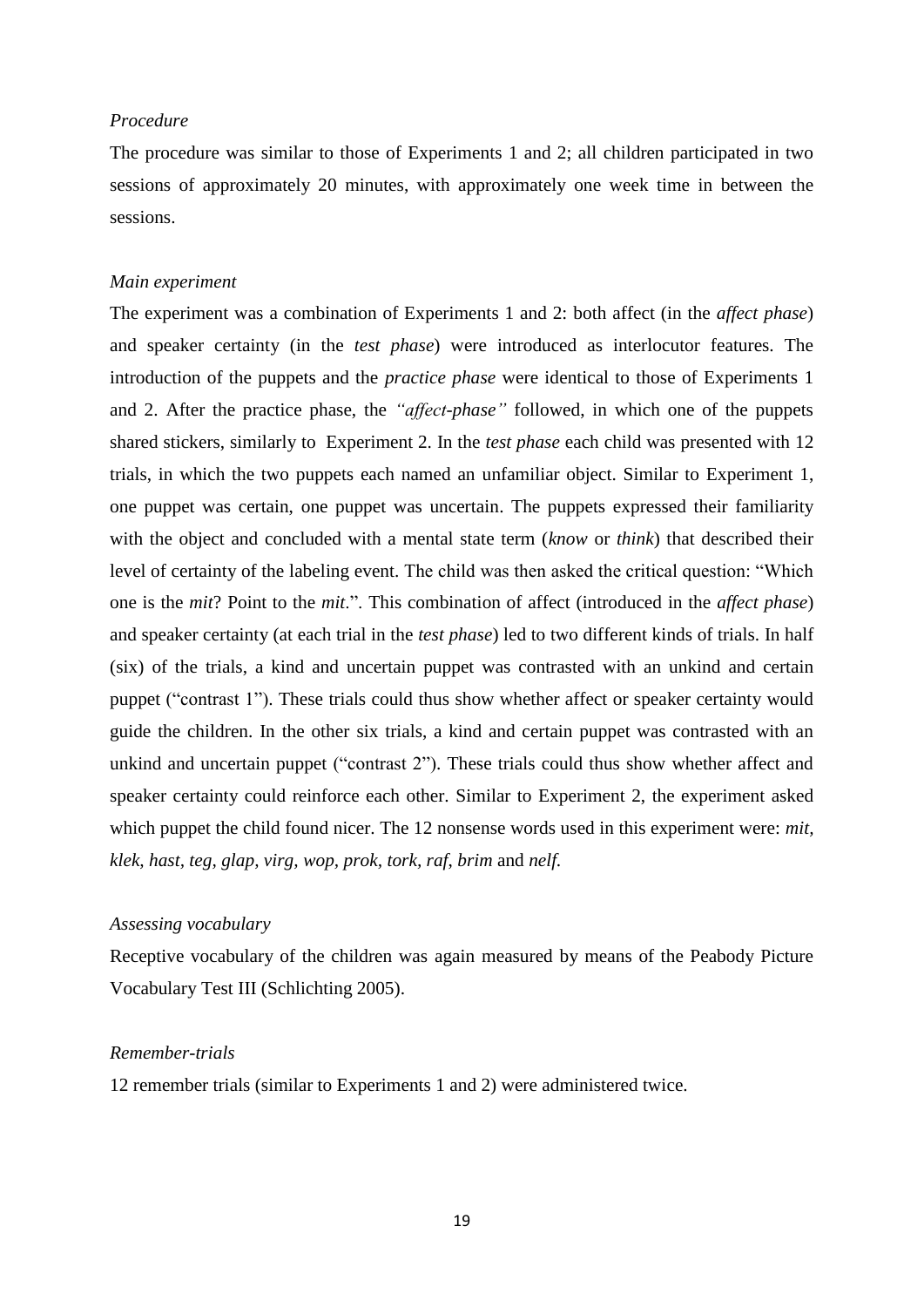### *Results and discussion*

To analyze the results, the trials were split into two categories: the "contrast 1 trials" (kind and uncertain puppets vs. unkind and certain puppets, which aimed to find out whether affect or speaker certainty would have a greater guiding effect in word learning), and "contrast 2 trials" (kind and certain puppets vs. unkind and uncertain puppets, which were designed to show whether affect and speaker certainty could reinforce each other). Regarding the "contrast 1 trials", children on average chose the object of the unkind and certain puppet 4.18 times out of 6 trials ( $M = 4.18$ ,  $SE = 1.62$ , range 0 - 6). The children followed the unkind and certain puppet significantly above chance level  $(t (48) = 5.13, p < .001)$ . This shows that when both speaker certainty and affect come into play, it is speaker certainty, rather than affect, that causes selective word learning by the children. Despite this, it could be the case that affect still has an effect on word learning. It could, for example, add to the effect that speaker certainty already has: kind and certain puppets could be followed even more than puppets who were certain but not kind. The "contrast 2 trials" were trials in which a kind and certain puppet was contrasted with an unkind and uncertain puppet. Children on average followed the kind and certain puppet more often than the unkind and uncertain puppet ( $M = 4.51$ ,  $SE =$ 1.49, range  $1-6$ ) and did this significantly above chance level ( $t(48) = 7.106$ ,  $p < .001$ ). This was expected, but it would be interesting to see if this effect is bigger than when selective learning occurs on the basis of speaker certainty *only*. A paired samples t-test shows that children follow the certain puppet in contrast 2 trials (i.e. the puppet that was also kind) significantly more than the certain puppet in contrast 1 trials (i.e. the puppet that was also unkind) ( $t$  (48) = 2.367,  $p = .022$ ). This difference shows that children are not indifferent to affect; it adds to the effect of speaker certainty; certain speakers that are also kind cause a bigger effect of selective learning than speakers that are not kind.

Surprisingly, only 27 out of 49 children regarded the kind, sticker-sharing puppet as the kinder puppet. The other 22 children chose the unkind puppet, or both puppets, as being the kinder one. On the basis of Experiment 2, in which 13 out of 16 children recognized the sticker-sharing puppet as the kind puppet, this was not expected. Raw data of only the 27 children that preferred the sticker-sharing puppet show that the means are a little bit higher for this group ( $M = 4.41$  for contrast 1 and  $M = 4.81$  for contrast 2). T-test were performed on this sample of children, which showed that the results were similar to those of the whole group. In the "contrast 1 trials", the children chose the object of the certain and unkind puppet (rather than that of the uncertain and kind puppet) significantly more than chance  $(t (26) =$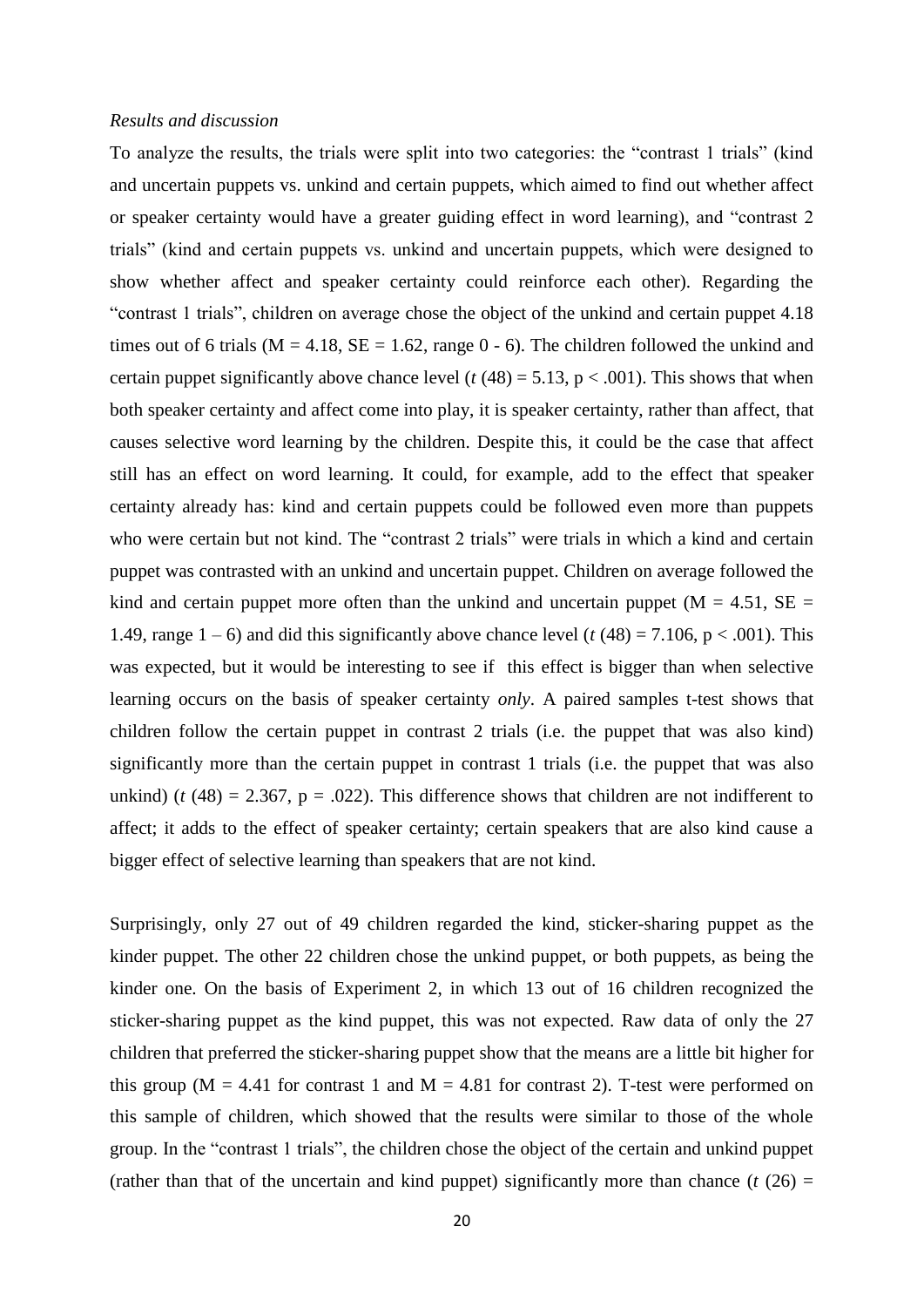5.146,  $p < .001$ ). In "contrast 2" trials, they chose the object of the certain and kind puppet (rather than that of the uncertain and unkind puppet) significantly more than chance  $(t (26) =$ 6.663,  $p < .001$ ) These results and the fact that no correlation is found between the children's scores and their puppet's preference show that the children who did not prefer the stickersharing puppet did not perform very differently from the other children. Perhaps, the children did not *consciously* prefer the sticker-sharing puppet, but were still influenced by the sharingaction of this puppet, and therefore more likely to learn a new word from this puppet. Moreover, the "which puppet do you find nicer?"-question was asked after the experiment; children could have changed their opinions by then. The puppets were also present at this question, which may have led children to choose both puppets, to avoid "hurting the other puppet's feelings". In any case, the fact that only 27 children recognized the sticker-sharing puppet as being kind shows that this might not have been the best way to introduce a kind and an unkind speaker. This point will be addressed in the general discussion.

Since the results of Experiment 2 suggested that 4-year-olds might be more sensitive to an effect of affect than older children, data of 4-year-olds  $(n = 20)$  were re-analyzed separately. A t-test showed that 4-year-olds on average follow the certain and kind puppet in the "contrast 2 trials" in 4.15 out of 6 trials ( $M = 4.15$ ,  $SE = 1.50$ , range  $2 - 6$ ), which was significantly more than chance  $(t(19) = 3.437, p = .003)$ . However, in "the contrast 1 trials", they score at chance level ( $M = 3.60$ ,  $SE = 1.50$ , range  $0 - 6$ ). Similar to the results of the full sample, there is a difference between 4-year-olds scoring on "contrast 1 trials" and "contrast 2 trials" (they chose the object of the certain speaker more in "contrast 2", when the certain speaker is also kind) ( $t(19) = 2.463$ ,  $p = .024$ ), but the effect of affect does not seem to be bigger for 4-yearolds.

No significant correlations with class or testing order were found, but all tests correlated with age, indicating the developmental nature of the tests. A significant correlation between the number of times the object of the certain speaker was chosen and Theory of Mind ( $r = .556$ , p  $< .001$  for contrast 1 and r = .487, p  $< .001$  for contrast 2) was found this time (as opposed to Bergstra et al., 2013, and Experiment 1), suggesting that there does exist a link between ToM skills and sensitivity to speaker certainty (but see the General Discussion for further discussion). A moderate correlation that is harder to explain is the correlation between gender and amount of times the object of the certain speaker was chosen  $(r = .301, p = .036$  for contrast 1,  $r = .285$ ,  $p = .047$  for contrast 2). The correlation, however, was in the opposite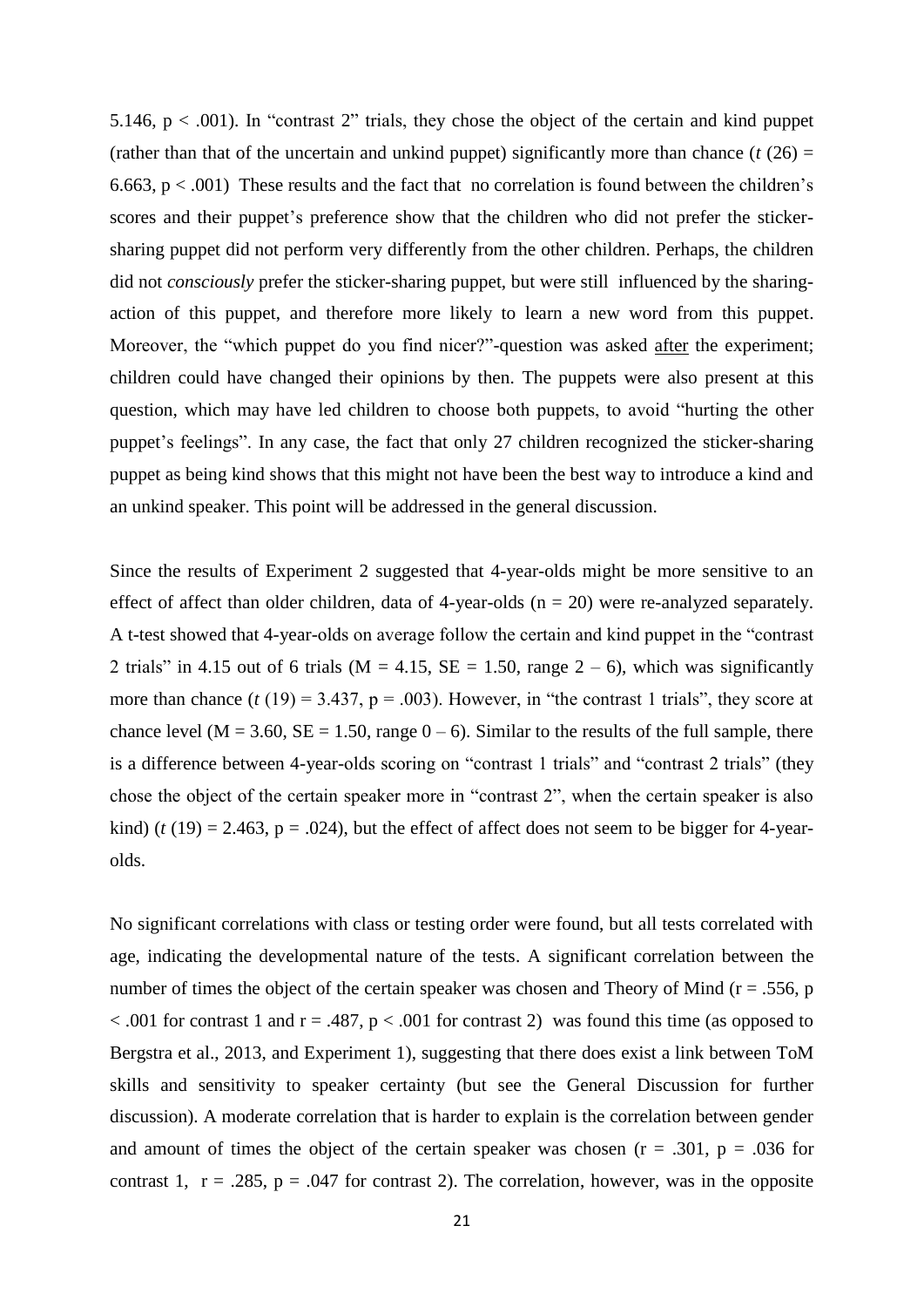direction from that in Experiment 1: this time boys scored higher at following the certain puppet than girls (boys:  $M = 4.70$  for contrast 1 and  $M = 4.96$  for contrast 2, girls:  $M = 3.73$ and  $M = 4.12$ ). These contrasting findings makes it hard to draw strong conclusions about possible gender differences. Moreover, the difference between boys and girls in this experiment was probably due the fact that boys in this sample were on average older (mean age 5;8) than the girls (mean age 5;2).

Regarding the remember trials, in the first trials, immediately after the experiment, the mean score (indicating the times the child chose the same object as she chose before) was 9.84 out of 12 trials ( $M = 9.84$ ,  $SE = 1.77$ , range  $6 - 12$ ), which is significantly above chance level (*t*)  $(48) = 15.158$ ,  $p < .001$ ). In the second remember trials, approximately one week after the experiment, the mean score (indicating the times the child chose the same object as she chose before) was 8.90 out of 12 trials ( $M = 8.90$ ,  $SE = 1.87$ , range  $4 - 12$ ), which was also significantly above chance level ( $t$  (48) = 10.827,  $p$  <.001), but significantly lower than one week earlier ( $t$  (48) = 3.951,  $p < .001$ ). There was a correlation between the first remember trials and the times the object of the certain speaker was chosen in the word learning part of the experiment ( $r = .651$ ,  $p < .001$  for contrast 1 trials,  $r = .546$ ,  $p < .001$  for contrast 2 trials). This correlation was also present for the remember trials after one week ( $r = .378$ ,  $p = .007$  for contrast 1 trials,  $r = .460$ ,  $p = .001$  for contrast 2 trials), suggesting that the children who showed more selective learning on the basis of speaker certainty were better at remembering the words.

### **General discussion**

This study has considered two factors that might influence a child's word learning: speaker certainty and a child's affect towards the speaker. It was found that speaker certainty guided children in word learning, but affect on its own did not. Speaker certainty was indeed shown to overrule affect in word learning; children were more likely to learn a new word from a certain and unkind puppet than from an uncertain and kind puppet. However, affect does have an additive effect on selective learning: comparing these trials to those in which a kind and certain puppet was contrasted with an unkind and uncertain puppet showed that in the latter type of trials, children followed the certain puppet even more. In other words; children followed the certain and kind puppet more often than they followed the certain and unkind puppet. Affect can thus also influence selective word learning, even though its guiding effect is smaller than that of speaker certainty.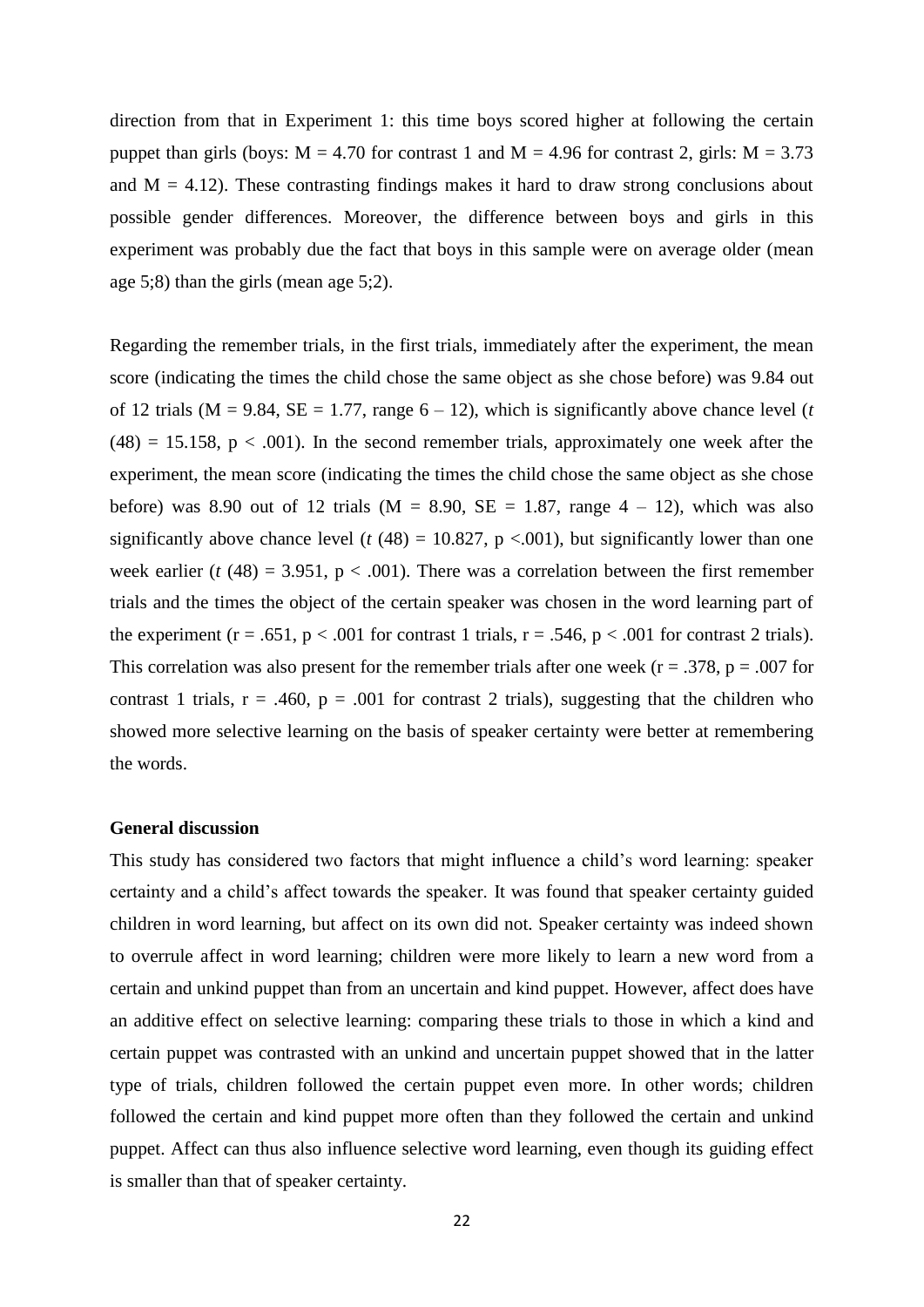One aspect that could have influenced the results was the fact that, in Experiment 3, only 27 out of 49 children regarded the sticker-sharing puppet as the kinder puppet. Although exclusion of the other children in the analysis did not alter the findings, it is possible that affect plays such a small role, exactly because the children did not feel very much affect towards any of the puppets during the experiment. Perhaps sticker-sharing is not the best action to present speakers as kind and unkind. One could even imagine that children themselves in daily life are not willing to share stickers with others, so it might not be a reason to really dislike someone (and, as a consequence, to regard him as unreliable in his word labeling). Future research could try to use other settings in which the kind – unkind contrast is more clear, and investigate if the effect of affect would be bigger in that case.

This study has also aimed to address the worries towards studies in this field (Birch et al., 2008), asking whether these studies can really be called "word learning", and whether children do not just stick with one person who seems to provide better information. After all three experiments, children were presented with remember-trials, which investigated whether the children recalled which of the two objects matched with the newly learned label. It was found that children did remember many of the object-label links. The link between object and label was still present after one week, even though the speakers (puppets) were not there at that time, which suggests that children really learn a new object–label link, and do not only focus on which speakers seems to provide better information. Based on these results and those of Birch et al. (2008), we claim that studies using these paradigms can indeed be called "word learning studies".

Interestingly, this study found a correlation between Theory of Mind and sensitivity to speaker certainty (i.e. performance in the main part of Experiment 3), but it was found only in Experiment 3, not in Experiment 1. This could be due to a difference in sample sizes, but the fact that correlations between Theory of Mind and selective learning continue to show up in some studies but not in others (Lucas et al., 2013) suggests that there is more to this unclear (lack of a) relation. As Bergstra et al. (2013) suggested that even though false belief tasks (and other Theory of Mind tasks) and understanding of speaker certainty are both related to beliefs, they may tap into different aspects of children's cognitive developments. The fact that the correlation sometimes does show up may just be due to coincidence. Children may sometimes be developing Theory of Mind capacities and understanding of speaker certainty at the same time, without there being a relation between the two.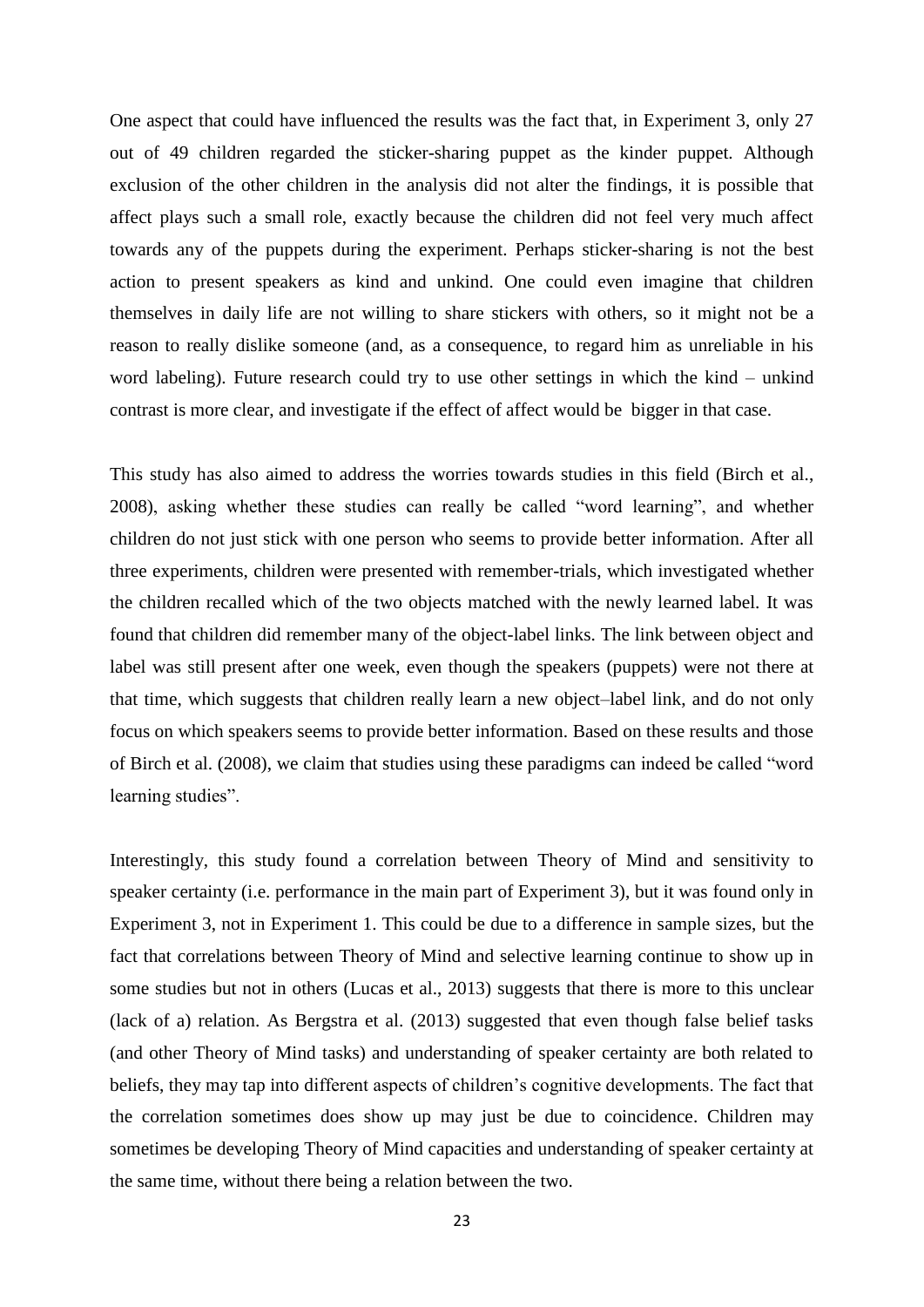To conclude, this study has contributed to the field of selective (word) learning by showing that speaker certainty is an important cue in word learning and that affect can add to this, but does not guide children on its own. This study adds to recent findings showing that children consider several kinds of cues from the interlocutor in word learning, ranging from prior accuracy to more general reliability features, and highlights the fact that word learning is not only a cognitive, but also a social process.

#### **References**

- Bergstra, M., De Mulder, H.N.M. & Coopmans, P. H. A. (2013). Children's ability to use speaker certainty in learning novel words. In: Aalberse, S. & Auer, A. (Eds.) *Linguistics in the Netherlands 2013* [AVT 30] (pp. 1-12). Amsterdam, John Benjamins Publishing Company.
- Birch, S. A.J., Vauthier, S.A. & Bloom, P. (2008). Three- and four year olds spontaneously use others' past performance to guide their learning. *Cognition, 107*, 1018– 1034.
- Corriveau, K.H., Kinzler, K.D. & Harris, P.L. (2013). Accuracy trumps accent in children's endorsement of object labels. *Developmental Psychology, 49*, 470 – 479.
- Jaswal, V. K., & Neely, L.A. (2006). Adults don't always know best: Preschoolers use past reliability over age when learning new words. *Psychological Science, 17*, 757–758.
- Koenig, M. A., Clément, F., & Harris, P.L. (2004). Trust in testimony: Children's use of true and false statements. *Psychological Science, 15*, 694–698.
- Koenig, M. A. & Sabbagh, M.A. (2013). Selective social learning: New perspectives on learning from others. *Developmental Psychology, 49*, 399 – 403.
- Lucas, A. J., Lewis, C., Pala, F.C., Wong, K. & Berridge, D. (2013). Social cognitive processes in preschooler's selective trust: Three cultures compared. *Developmental Psychology, 49*, 579 – 590.